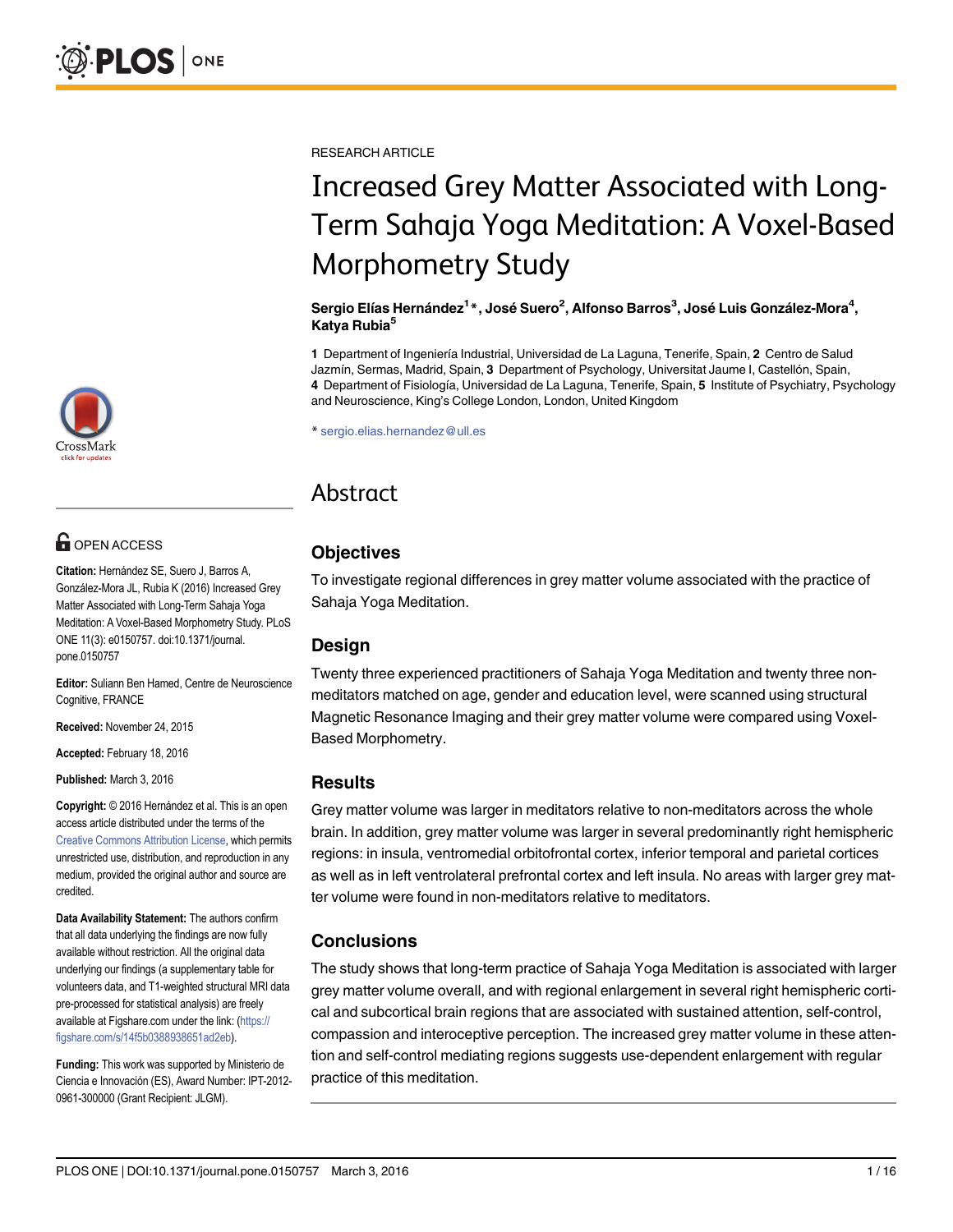Competing Interests: The authors have declared that no competing interests exist.

ONE

<span id="page-1-0"></span>**PLOS** I

#### Introduction

The distribution of Grey Matter Volume (GMV) in our brain has an important role, among others on our mental health, our behaviour and our cognitive functions. In normal development, GMV and cortical thickness increase in childhood, peak in adolescence and then decrease progressively with age across adulthood, due to a combination of progressive and regressive changes such as synaptic pruning, white matter development and neuronal loss in older age [\[1](#page-10-0), [2\]](#page-10-0). There is considerable evidence of neuronal plasticity, which is higher in childhood but still considerable in adulthood with evidence that neuronal interconnections are modifiable networks that change in their structure as a consequence of behavioural or cognitive training or skill learning [[3\]](#page-10-0). Thus, a close interrelationship has been demonstrated between localized use-dependent enlargement of GMV, of neuronal activation and the corresponding enhancement of functions or capabilities  $[4, 5]$  $[4, 5]$  $[4, 5]$  $[4, 5]$  $[4, 5]$ . Inversely, there is consistent evidence that abnormalities in GMV are associated with a reduction of cognitive and behavioural functions, reinforced by the fact that regional GMV is typically abnormal in mental disorders  $[6-8]$  $[6-8]$  $[6-8]$  $[6-8]$ .

Research of meditation has experienced an important growth over the last two decades, among other things due to evidence for beneficial effects on mental and physical health and for therapeutic benefits for a range of mental and psychosomatic disorders  $[8-12]$  $[8-12]$  $[8-12]$  $[8-12]$  $[8-12]$ .

Meditation has been associated with differences in brain structure both in cross-sectional imaging studies that compared long-term meditators with non-meditators and in short-term longitudinal imaging studies that assessed brain structure changes in novices after weeks of meditation practice (for review, see  $[13]$  $[13]$  $[13]$ ). While longitudinal imaging studies can allow for more causal inferences, the cross-sectional comparison of long-term meditators with nonmeditators can shed more light on the longer-term effects of meditation.

Several brain areas have consistently been shown to be different in several morphometry studies of long-term meditation  $[13]$ , as well as been shown to be activated in fMRI studies of meditation, including the insular cortex  $[14-17]$  $[14-17]$  $[14-17]$  $[14-17]$ , ventrolateral prefrontal cortex (VLPFC)  $[14, 16]$ [18\]](#page-11-0), somatomotor cortices [[14](#page-11-0), [19](#page-11-0)], inferior temporal gyrus [[15,](#page-11-0) [18,](#page-11-0) [20,](#page-11-0) [21\]](#page-11-0), fusiform gyrus [[17,](#page-11-0) [18,](#page-11-0) [22\]](#page-11-0), rostrolateral prefrontal cortex [[14](#page-11-0), [18](#page-11-0), [22](#page-11-0)], anterior cingulate cortex [[18](#page-11-0), [23](#page-11-0), [24](#page-11-0)] and hippocampus [[25](#page-11-0), [26](#page-11-0)]. Most of these areas mediate the top-down control or processing of attention or emotions, which is also the target of most meditation techniques  $[8, 13]$  $[8, 13]$  $[8, 13]$  $[8, 13]$ .

However, there is large heterogeneity among meditation techniques, which often involve very different practices and which are likely to have different effects on the brain. So far, the following meditation techniques have been studied using brain structure imaging techniques: Zen meditation [\[23,](#page-11-0) [27\]](#page-11-0), Tibetan Buddhist meditation [\[22\]](#page-11-0), Mindfulness meditation [[25](#page-11-0), [28](#page-11-0), [29](#page-12-0)], Soham [\[30\]](#page-12-0), Loving-kindness meditation [\[21\]](#page-11-0), Brain wave vibration [[18](#page-11-0)], or a combination of different meditation techniques within the same study: Chenrezig—Kriya—Shamatha— Vajrayana—Vipassana and Zazen [[17](#page-11-0), [20](#page-11-0), [26](#page-11-0), [31](#page-12-0)–[33\]](#page-12-0).

Meditation, as originally conceived in in the East by Patanjali  $[34, 35]$  $[34, 35]$  $[34, 35]$ , is aimed to reduce thoughts to ultimately reach the state of thoughtless awareness which is considered a different state of consciousness where one is fully perceptually alert, yet has no thoughts. It is consequently described as a state of pure attention without any thought content  $[8]$  $[8]$  $[8]$ . This state of pure "contentless attention" appears to be subjectively associated with feelings of positive emotions and is described in Sanskrit as the state of "Sat Chit Ananda" which translates as a state of pure attention and joy [[8](#page-10-0), [36](#page-12-0)]. Sahaja Yoga Meditation (SYM) shares some goals with some other meditation techniques such as Mindfulness meditation, Loving-kindness meditation or other Buddhist meditations i.e., to be fully conscious on the present moment, to reduce the wandering mind and to increase compassion and love. However, one of the distinctive features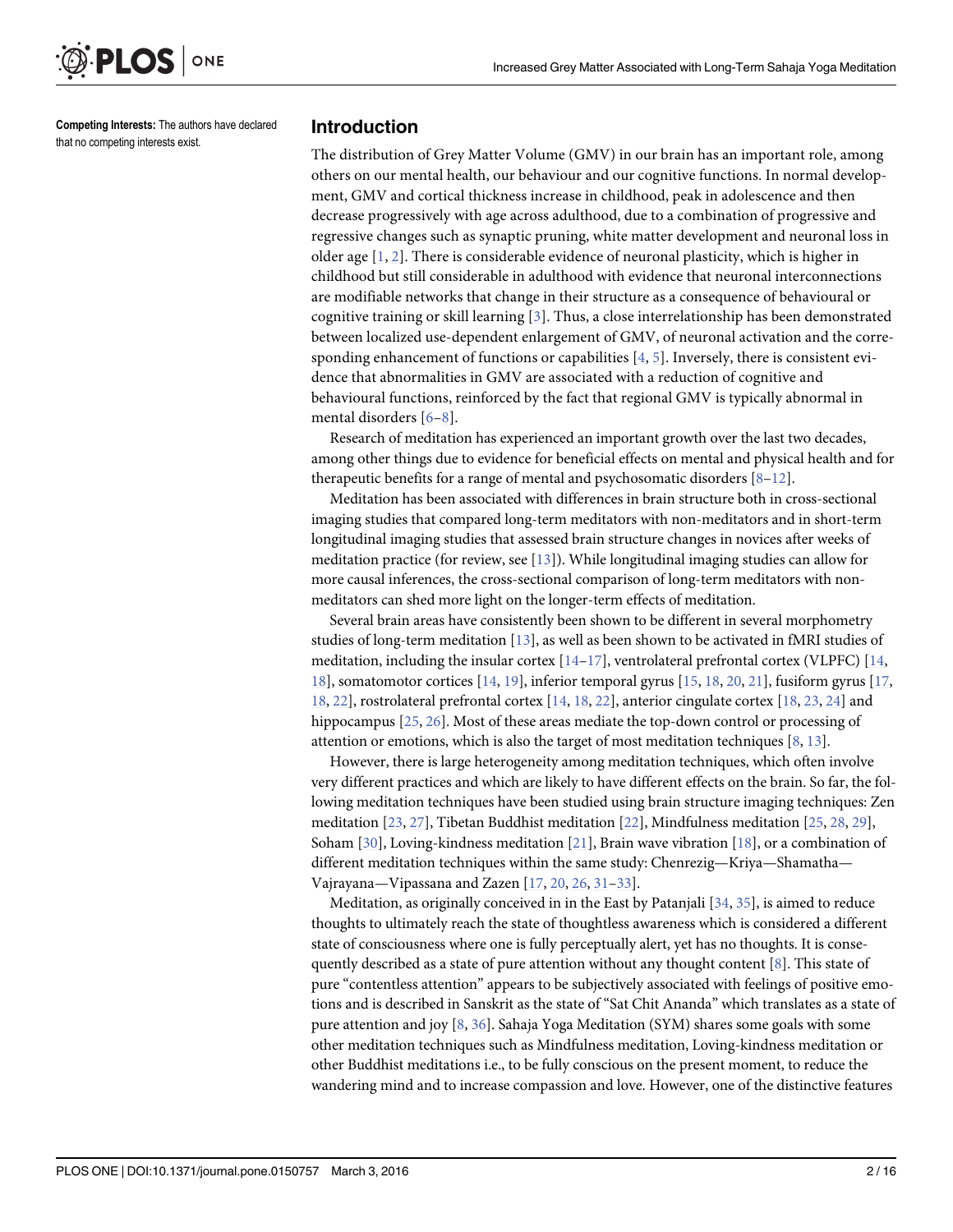<span id="page-2-0"></span>of SYM is that the practitioner experiences the state of mental silence or "thoughtless awareness" on a regular basis in their meditation (if not necessarily daily), which makes it suitable to test the neural correlates of this unique state of thoughtless awareness which is the ultimate goal of traditional meditation, as originally conceived in the East [\[35\]](#page-12-0).

SYM has been shown to have beneficial effects on a range of physical, mental and neurologi-cal disorders including: asthma [[37\]](#page-12-0), high blood pressure [\[38\]](#page-12-0), menopause [[39](#page-12-0)], epilepsy [[40](#page-12-0)– [42\]](#page-12-0), depression [[43](#page-12-0)], anxiety [[38](#page-12-0)], work stress [\[44\]](#page-12-0), and Attention-Deficit/Hyperactivity Disorder [[45](#page-12-0)].

Several studies have used electroencephalography (EEG) to investigate the effects of SYM on brain activation. These studies showed increased theta and alpha activity over fronto-central parietal brain regions in long-term meditators compared to short-term meditators of SYM, which furthermore was associated with the state of mental silence. Furthermore, increase of theta activity over left frontal and limbic regions was associated with the feelings of joy associated with the state of mental silence. Fronto-parietal activation has been associated with sustained attention [[46](#page-12-0)] while increased frontal alpha activity is thought to reflect a reduction in brain regions that mediate mental effort and external attention [\[47\]](#page-12-0). A more recent evoked potential study [[48](#page-12-0)] showed that long-term SYM practice in long-term meditators compared to non-meditators was associated with increased efficiency of attention-related activity over predominantly right hemispheric fronto-central regions during the processing of salient emotional stimuli, which the authors interpreted as increased top-down control over fast automatic salience detection, presumably based on amygdala function. The findings reflect enhanced frontal lobe mediated top-down attention control and emotion regulation in long-term practitioners of SYM.

Only one previous study, from our group, used fMRI to assess brain activation during the meditation in the MRI scanner in long-term practitioners of SYM [\[49\]](#page-13-0). The study showed that, during their meditation, long-term SYM practitioners appear to pass through an initial intense neural self-control process necessary to silence their mind with neural activity in bilateral VLPFC/ insula and temporal regions. After this initial process, meditators experienced a relatively reduced brain activation concomitant with the deepening of the state of mental silence with a remaining activity in right rVLPFC/ insula and right middle/superior temporal cortex, with the activation in rVLPFC/insula being directly linked to the subjective depth of the meditation reported by the meditators. We interpreted the activity over rVLPFC as a reflection of the state of enhanced sustained attention during the state of mental silence.

In conclusion, functional imaging studies of long-term SYM practice report activation during meditation in fronto-parieto-temporal regions of sustained attention and in limbic regions of affect control [\[48](#page-12-0)–[50\]](#page-13-0). However, nothing is known on the long-term effects of SYM on brain morphometry.

The aim of this study was therefore to test whether the acute activation differences we observed in fMRI during meditation relative to rest in long-term practitioners of SYM would also be reflected in regional grey matter differences on brain structure in long-term SYM practitioners relative to non-meditators, due to use-dependent plasticity. For this purpose, we compared GMV between a group of experienced SYM practitioners and a group of nonmeditators, matched on age, education status and other demographic variables. Based on our fMRI and previous EEG findings on SYM  $[48-51]$  $[48-51]$  $[48-51]$ , and based on the evidence for grey matter morphometry changes in long-term meditators of other meditation traditions in areas of affect and attention control [[13\]](#page-11-0), we hypothesised that experienced practitioners of SYM would have larger GMV in regions mediating attention and affect control, including: insula, VLPFC, ACC, the parieto-temporal junction, and temporo-limbic regions.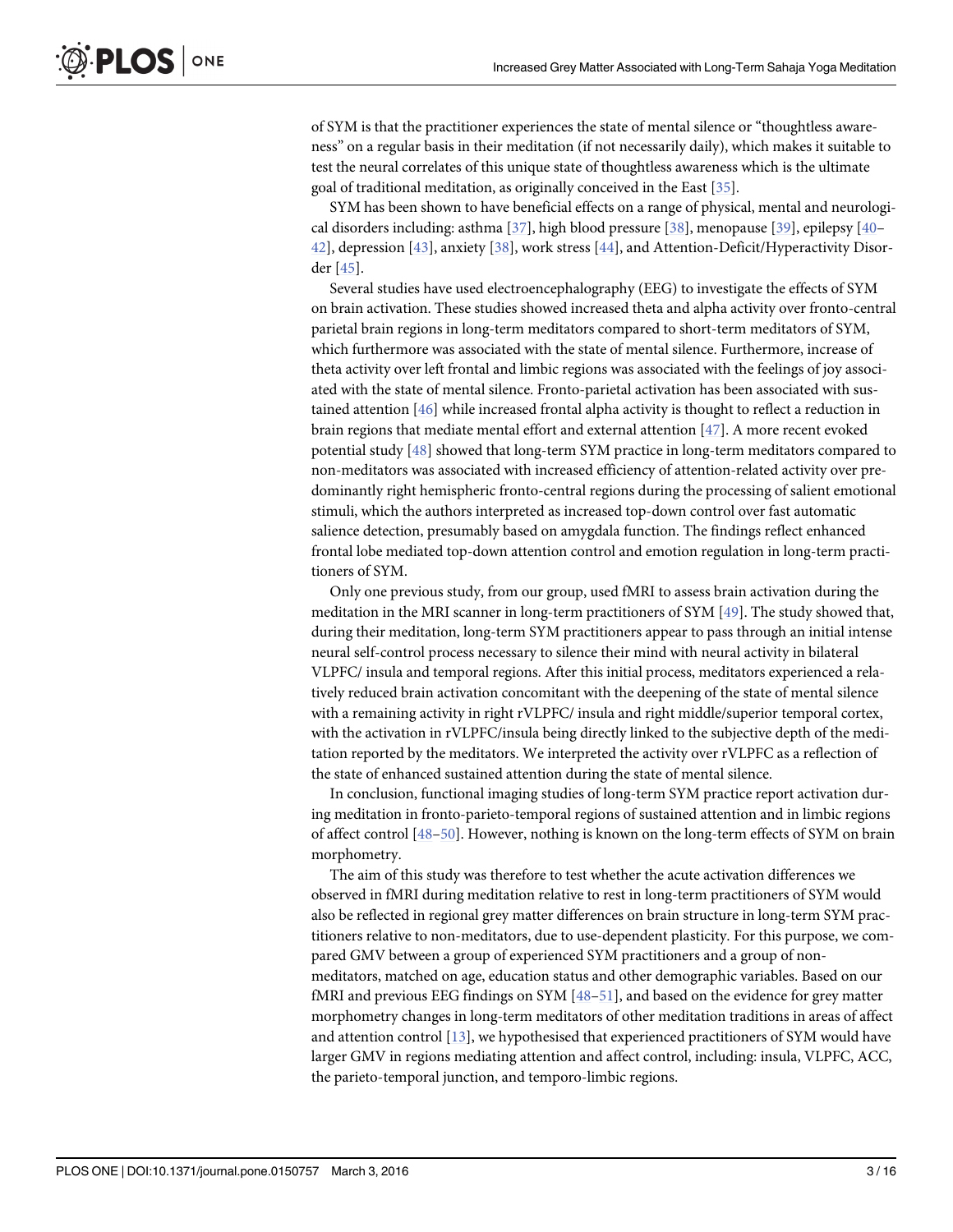#### <span id="page-3-0"></span>Table 1. Demographic characteristics of the group.

|                          | <b>Meditators Mean (SD)</b> | <b>Controls Mean (SD)</b> | $t(df = 44)$ | p-value* |  |
|--------------------------|-----------------------------|---------------------------|--------------|----------|--|
| Volunteers N°            | 23                          | 23                        |              |          |  |
| Age (years)              | 46.5 (11.4)                 | 46.9 (10.9)               | $-0.13$      | 0.89     |  |
| Age range (years)        | $20.3 - 63.1$               | $21.3 - 63.3$             |              |          |  |
| Education degree, 0 to 6 | 3.78(1.2)                   | 4.04(1.36)                | 0.69         | 0.50     |  |
| Height (cm)              | 167.0 (8.8)                 | 167.2 (7.6)               | 0.09         | 0.93     |  |
| Weight (Kg)              | 69.5 (14.6)                 | 71.7 (14.5)               | 0.53         | 0.60     |  |
| Body mass index          | 24.9(4.5)                   | 25.5(3.9)                 | 0.54         | 0.60     |  |

\* p-values represent group differences between meditators and controls using two-tailed independent samples t-tests.

doi:10.1371/journal.pone.0150757.t001

#### Materials and Methods

#### **Participants**

Forty six right-handed, white Caucasian, healthy volunteers, between 21 and 63 years, participated. Twenty three experts in SYM (17 females) were compared with 23 non-meditators (17 females). Groups were matched on age, gender, education degree and body mass index (see Table 1). Volunteers had no physical or mental illness, no history of neurological disorders, and no addiction to nicotine, alcohol or drugs.

Meditators were recruited from the local Tenerife SYM group in addition to SYM practitioners attending a seminar of Sahaja Yoga in Tenerife in January 2014. Controls were recruited through local and facebook advertisements. Controls did not practice any type of meditation or yoga. Only 3 controls reported a minimum meditation experience of less than 6 months practice.

Meditators had between 5 and 26 years of experience of daily meditation practice in SYM (mean:14.1 SD (6.1) years) and the average time dedicated daily to meditation per day was 84.7 (32.2) minutes.

All participants filled in different questionnaires to evaluate their individual health status, education and age. Meditators additionally were given a questionnaire to register their experience in SYM such as: years of practice, total hours of meditation, average time dedicated to meditation per day and frequency of the perception of the state of mental silence.

All participants signed informed consent to participate freely. This study was approved by the Ethics Committee of the University of La Laguna.

#### MRI Acquisition

All images were obtained on a 3T MRI Scanner, using an echo-planar-imaging gradient-echo sequence and an 8 channel head coil. A high-resolution T1-weighted three-dimensional inversion recovery spoiled gradient echo sequence was used to image the whole brain and the brainstem. A 3D fast spoiled-gradient-recalled pulse sequence was obtained with the following parameters:  $TR = 8.761$  ms,  $TE = 1.736$  ms, flip angle =  $12^{\circ}$ , matrix size = 256 x 256 pixels, spacing between slices and slice thickness = 1 mm, voxel resolution =  $0.98 \times 0.98 \times 1$  mm. Total acquisition time was 13 minutes.

#### Voxel-Based Morphometry

Voxel-based morphometry (VBM) [[52](#page-13-0)] with DARTEL was conducted using SPM12 software package (Statistical Parametric Mapping software: [http://www.fil.ion.ucl.ac.uk/spm/\)](http://www.fil.ion.ucl.ac.uk/spm/).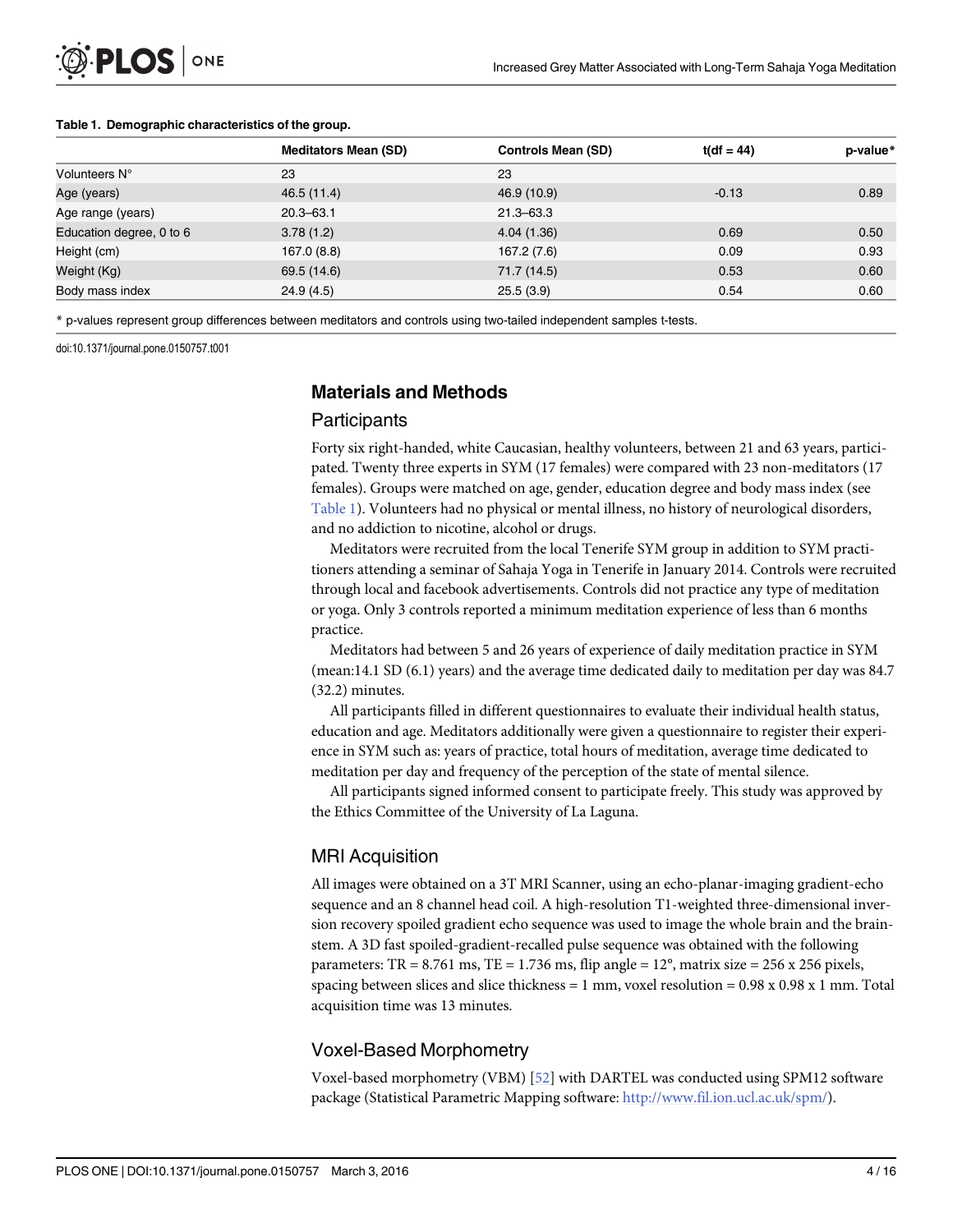<span id="page-4-0"></span>Processing steps were performed as suggested by Ashburner [\[53\]](#page-13-0). VBM with DARTEL has been shown to be more sensitive than standard VBM [[54\]](#page-13-0) and provides results comparable to those achieved with manual segmentation [[55](#page-13-0)].

The procedure followed these steps: 1. All T1-weighted anatomical images were displayed to screen to verify they were free from gross anatomical abnormalities. 2. For better registration, the T1 images were manually centred at the anterior commissure and reoriented according to the anterior–posterior commissure line. 3. Images were segmented into: Grey matter (GM), White matter (WM) and Cerebrum Spinal Fluid (CSF), using the New Segment procedure in SPM12, a segmentation that provides acceptable substitute for labour intensive manual estimates [\[56\]](#page-13-0). 4. The DARTEL routine inside SPM12 was used to spatially normalize the segmented images [\[54](#page-13-0)]. The image intensity of each voxel was modulated by the Jacobian determinants to ensure that regional differences in the total amount of GMV were conserved. 5. The registered images were then transformed to Montreal Neurological Institute (MNI) space using affine spatial normalization. 6. Finally, the normalized modulated GMV images were smoothed with a 4-mm full-width at half-maximum (FWHM) isotropic Gaussian kernel to increase the signal to noise ratio.

For each individual, total GM, WM and CSF were obtained with the Matlab script 'get\_totals.m'  $[57]$  $[57]$  $[57]$  and used to calculate the individual Total Intracranial Volume (TIV) by summing the volumes of the three already mentioned components (GM, WM, CSF).

#### Statistical Analysis

Differences in GMV between meditators and controls were analysed by conducting an ANCOVA analysis in SPM12. In order to control for inherent differences in brain structure, TIV, age, and gender were included as nuisance covariates [\[53\]](#page-13-0). An absolute threshold masking of 0.1 was used to avoid edge effects around the borders between GM and WM, which meant that voxels with a GM probability below 0.1 were removed from the analyses [[53](#page-13-0)].

Because structural images display local variation in smoothness, cluster level correction was applied using random field theory and non-stationary correction [[58](#page-13-0)]. Statistical thresholds were set at corrected p-values determined by non-stationary cluster-level correction with family wise error  $p(FWE-corr) < 0.05$  with uncorrected voxel-level of  $p < 0.001$ .

To determine whether GMV clusters that differed between groups were correlated with the subjective measures of the meditation experience within the meditation group, a second-level SPM regression analysis was used to correlate these GMV clusters within the meditator group with the number of years of their meditation practice, the total hours meditated overall, the average time per day dedicated to meditation and the frequency of the perception of the state of mental silence. TIV, age, and gender were also included here as nuisance covariates.

#### **Results**

#### Demographic characteristics of the groups

As shown in [Table 1,](#page-3-0) the meditation and non-meditation groups did not differ in any demographic measures such as mean age, age range, height, weight, education status or body mass index.

The meditation group had been meditating between 5 and 26 years, with an average (standard deviation) of 14 (6) years. Their total hours of meditation were between 1213 to 12558 hours, with a mean of 5773 (3401) hours. Their daily practice was between 34 and 150 minutes, amounting to an average of 84 (32) minutes.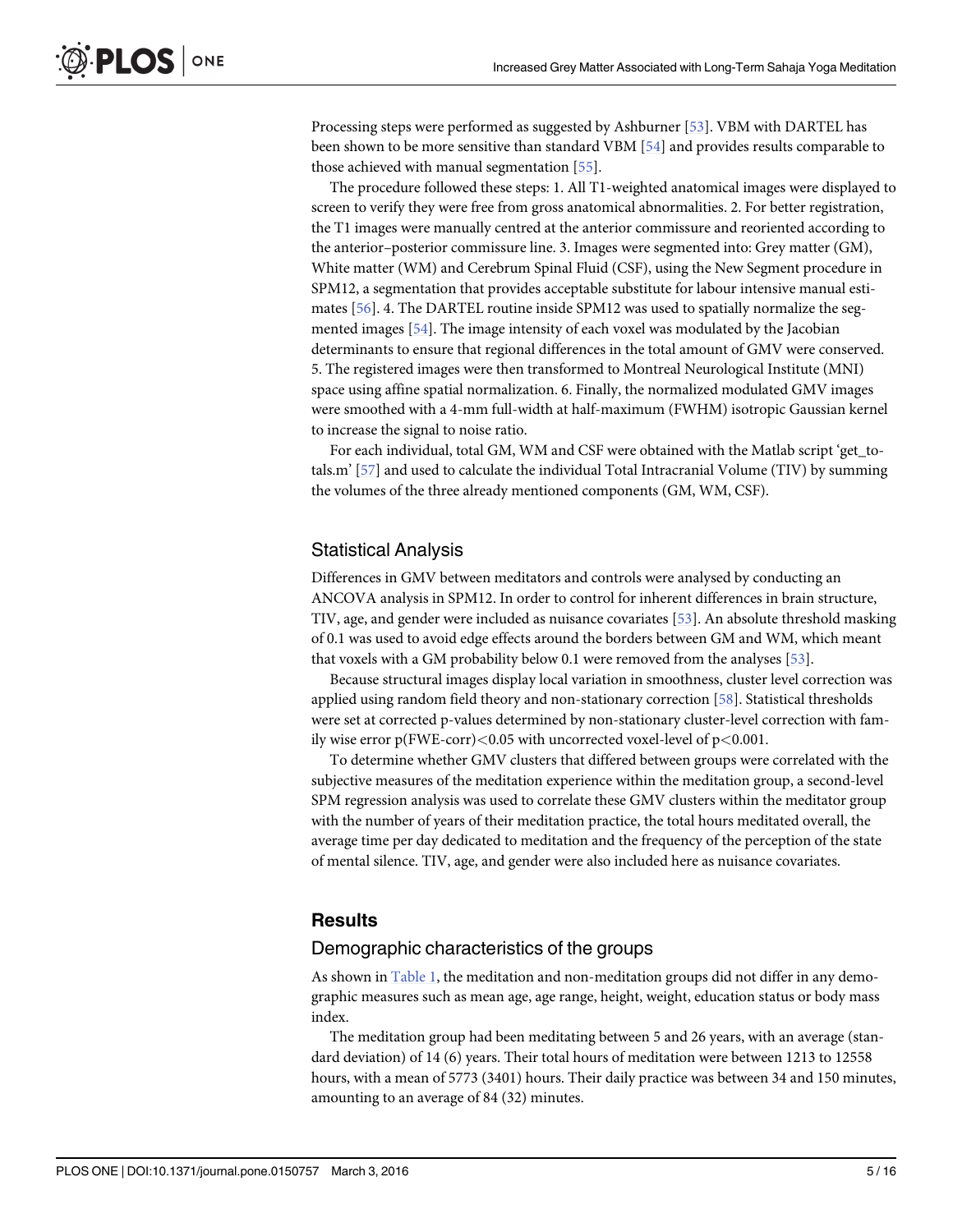#### TIV and GMV analysis

ANCOVA showed that TIV did not significantly differ between groups ( $F = 1.070$ ,  $p = 0.307$ ), using gender and age as nuisance covariates, meditators: TIV mean (SD) = 1385.3 mL (157.7), non-meditators: 1350.5 mL (172.4). In all other statistical analyses, TIV, gender and age were always entered as nuisance covariates.

ANCOVA with TIV, gender and age as nuisance covariates showed that overall whole brain GMV was significant different between groups (F =  $10.445$ , p =  $0.002$ ), due to GMV being larger in meditators than non-meditators, meditators GMV mean (SD) = 653.4 mL (87.0); non-meditators 611.0 mL (74.6), (see  $Fig 1$ ).



Fig 1. Box plot of grey matter volumes across the whole brain of meditators and controls. The central box represents the value from the lower to upper quartile (25th to 75th percentile). The middle line represents the median. The vertical line extends from the minimum to the maximum value.

doi:10.1371/journal.pone.0150757.g001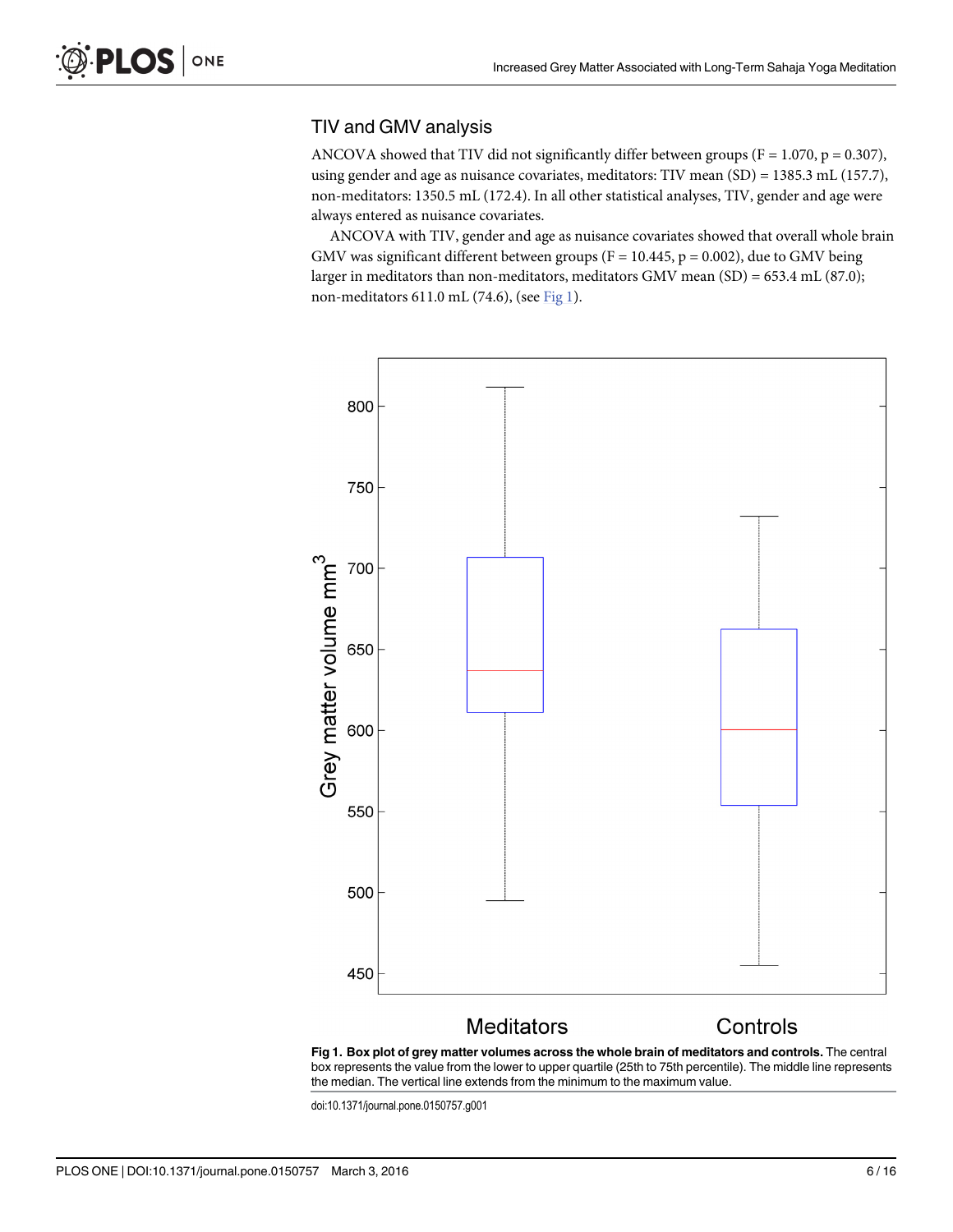| Region                              | Side | <b>Brodmann Area</b> | Cluster size mm <sup>3</sup> | x  | v   |       | T of peak | Cluster p-value* |
|-------------------------------------|------|----------------------|------------------------------|----|-----|-------|-----------|------------------|
| Insula, vmOFC                       |      | 13.47                | 564                          | 30 |     | $-15$ | 5.02      | 0,023            |
| Inf. Temporal Gyrus, Fusiform Gyrus | R    | 20,37                | 739                          | 52 | -43 | $-21$ | 4.43      | 0,037            |
| Angular Gyrus**                     |      | 39                   | 476                          | 52 | -63 | 21    | 4.87      | $0.069**$        |

#### <span id="page-6-0"></span>Table 2. Brain regions where meditators had significantly larger GMV than non-meditators.

x, y, z, (mm) MNI co-ordinates of peak,

\* the corrected p-values were determined by non-stationary cluster-level correction based on family wise error p(FWE-corr)<0.05 with uncorrected voxellevel  $p<0.001$ , R = right side, Side = side of the hemisphere. vmOFC = ventromedial orbitofrontal cortex,

\*\* only observed at a trend-level of  $p$ (FWE-corr) = 0.069.

doi:10.1371/journal.pone.0150757.t002

Regional analyses showed that two brain regions were significantly larger in GMV in meditators compared to non-meditators (p (corrected)  $<$  0.05): the right anterior insula, extending rostrally into right ventromedial orbitofrontal cortex (vmOFC) and the right inferior temporal gyrus extended to the right fusiform gyrus. There was also a trend-finding for the right inferior parietal lobe (right angular gyrus), which was observed at a p-corrected cluster-level  $p = 0.069$ , (see Table 2 and Fig 2).

Given that in our previous fMRI study we found that meditation elicits most prominently activation in VLPFC and insula  $[49]$  $[49]$  $[49]$ , we wanted to test our a priori hypothesis that these regions would also be larger in the VBM analysis due to use-dependent plasticity. Therefore, to test our hypothesis of enhanced structure in VLPFC and insula, the data were re-analysed with a more lenient voxel-wise threshold of  $p < 0.005$  and non-stationary cluster-level false discovery rate  $p$ (FDR-corr) p < 0.05. In fact, as expected, a cluster in left VLPFC (peak voxel MNI coordinates x, y, z: -37, 49, -13: cluster p-corr = 0.04) and a cluster in left anterior insula (peak voxel MNI coordinates x, y, z: -28, 10, -9, cluster  $p\text{-corr} = 0.04$ ) were larger in meditators relative to non-meditators, (see [Fig 3\)](#page-7-0). There were no regions where non-meditators had larger GMV than mediators.

#### Correlation analyses

There were no significant correlations within the meditation group between the total GMV or the GMV in any of the regions that differed between groups and the meditators' experience, including number of years of their meditation practice, the total hours meditated overall, the average time per day dedicated to meditation or the frequency of the perception of the state of mental silence.

#### **Discussion**

To our knowledge, this is the first study that tested the association between long-term SYM, which elicits the state of mental silence on a regular basis, and brain morphometry. Long-term



Fig 2. Areas where meditators exhibited larger GMV than non-meditators. (A) right insula/vmOFC, (B) right inferior temporal gyrus and (C) right angular gyrus. The color intensity represents T-statistic values at the voxel level.

doi:10.1371/journal.pone.0150757.g002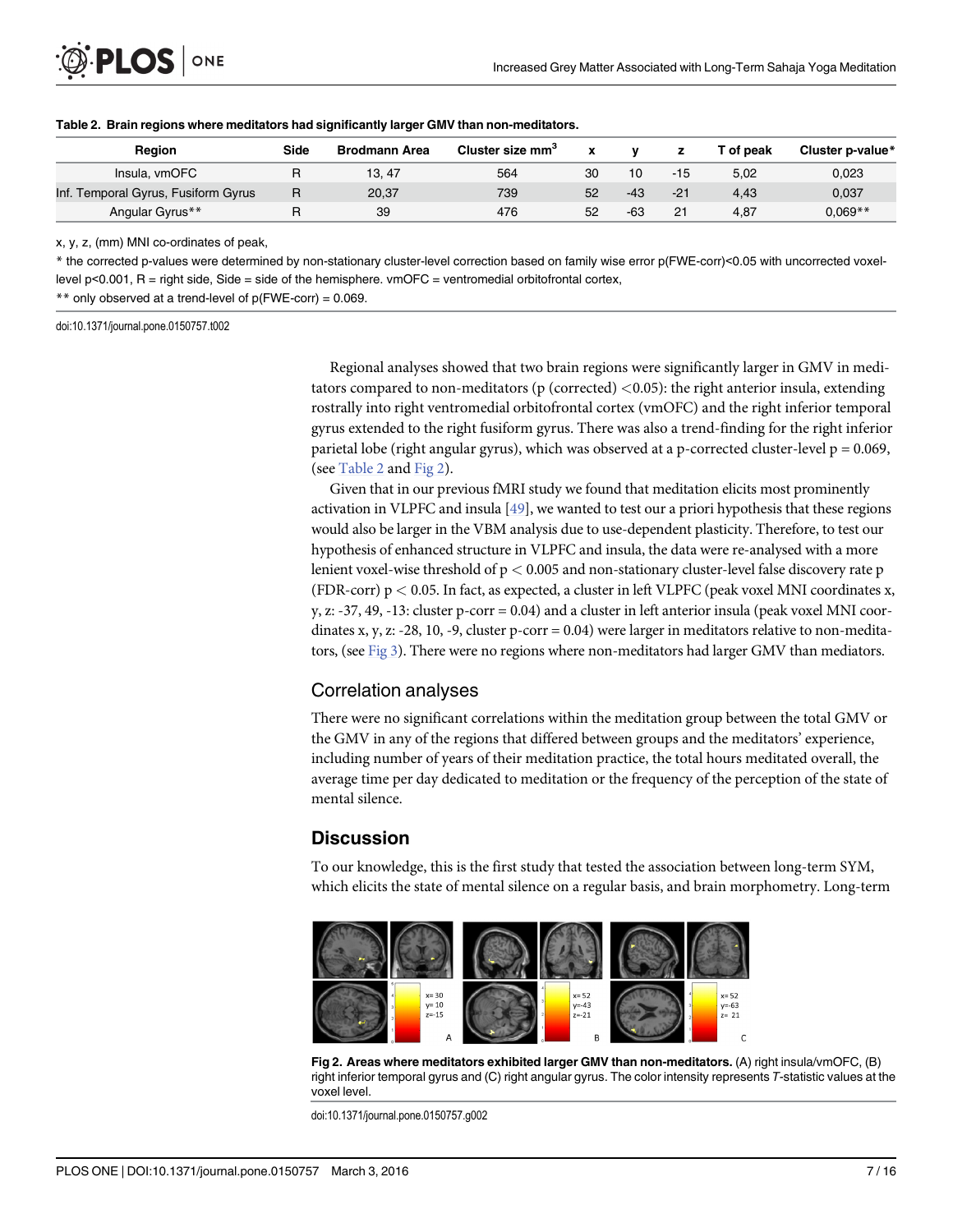

[Fig 3. A](#page-6-0) priori hypothesised regions that showed larger GMV in meditators relative to controls at a more lenient threshold. (A) left VLPFC (B) left anterior insula. The color intensity represents T-statistic values at the voxel level.

doi:10.1371/journal.pone.0150757.g003

practitioners of SYM showed larger GMV in predominantly right hemispheric brain areas such as the ventromedial orbitofrontal cortex (vmOFC), the insula, and the inferior temporal lobe. These areas are associated with affect and attention control, interoception and autonomic function surveillance. At a more lenient level, we also observed enhanced GMV in left VLPFC and left insula. The findings extend our previous fMRI results by showing that attention and limbic regions that are activated during the practice of meditation in long-term meditators such as VLPFC/insula and temporal lobe are also larger in structure in long-term meditators, presumably due to use-dependent plastic effects of years of SYM practice on these brain structures.

The findings of larger right and left insula in practitioners of SYM relative to non-meditators are in line with the effects observed in other meditation techniques. The anterior insular cortex is one of the most replicated areas that have been shown to be enlarged in structure in studies of meditation, most commonly in the right hemisphere  $[14, 15, 18]$  $[14, 15, 18]$  $[14, 15, 18]$  $[14, 15, 18]$  $[14, 15, 18]$  $[14, 15, 18]$ , but also bilaterally as in this study [\[17\]](#page-11-0). The insula is associated with interoception, visceral and emotional self-awareness, including awareness of respiration and heart rate [[59](#page-13-0)]. The anterior insula as well as inferior temporal regions are also part of the cingular-opercular salience detection network and the insula has been shown to mediate tonic and intrinsic alertness [[60](#page-13-0)], which may reflect the subjective experience during meditation of enhanced alertness and attention during the state of mental silence [\[61\]](#page-13-0). This difference between meditators and controls presumably reflects the inner attention training during SYM that is common with other types of meditation like Vipassana or Mindfulness Meditation  $[62, 63]$  $[62, 63]$  $[62, 63]$  and which may be associated with enhanced body-selfawareness and increased intrinsic self-awareness and alertness during the meditation [[13](#page-11-0), [60](#page-13-0)].

This larger GMV in the insula may also play a role in the emotional and clinical benefits shown to be engendered by meditation [\[9](#page-10-0), [12](#page-11-0)], given that larger GMV in bilateral insula has been associated with "good life", traits concerned with personal growth, self-acceptance, purpose in life and autonomy (among others), and been shown to be a good predictor of good health [\[64\]](#page-13-0). Right insula GMV increase has also been associated with improvements to identify and describe emotions in the self after a brief 8 weeks- Mindfulness Based Stress Reduction training program [\[65\]](#page-13-0). Emotional intelligence has also been shown to correlate positively with larger GMV in left insula and rVLPFC in a study in 328 university students [\[66\]](#page-13-0).

The right insula cluster extended to the vmOFC that is well connected with sensory regions and part of the limbic affect regulation system, exerting top-down control over amygdala, ventral striatum and hypothalamus [\[67\]](#page-13-0). While amygdala and striatum store and generate a more automatic reaction to stimuli based on past experiences, the vmOFC generates a more flexible assessment to counterbalance the automatic reactivity in amygdala and striatum and has hence an important role in top-down emotional regulation and reappraisal of negative emotional states [[48](#page-12-0), [68](#page-13-0), [69](#page-13-0)].

<span id="page-7-0"></span>PLOS ONE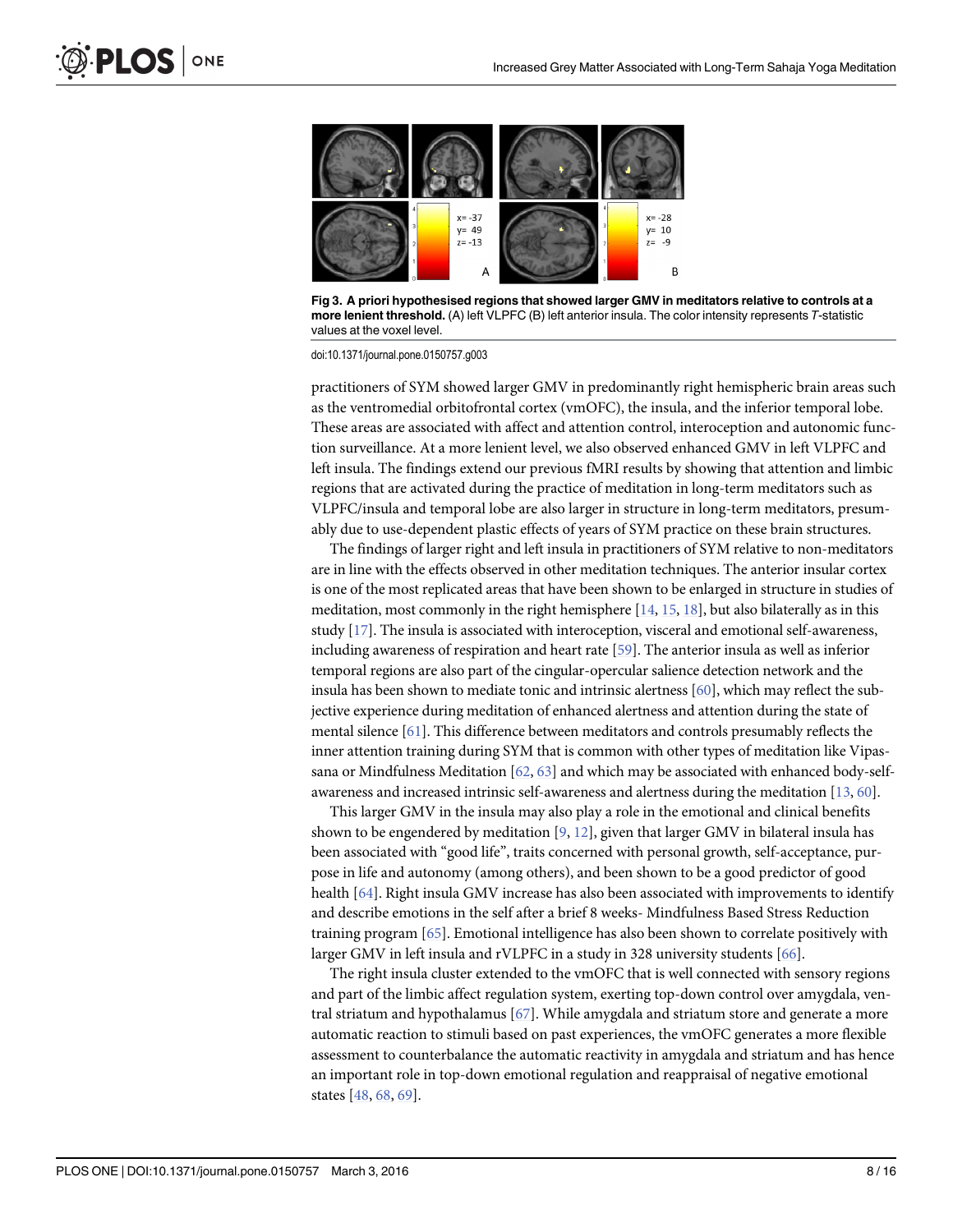<span id="page-8-0"></span>The enlarged GMV in this vmOFC affect control region may be related to the subjective experience of the state of mental silence, which is associated with feelings of positive emotions and a detached "witness state". In EEG studies, the subjective feelings of happiness during SYM have been associated with activation over fronto-temporal regions  $[70]$  $[70]$  $[70]$ . Furthermore, long-term practitioners of SYM showed greater emotional stability and greater detachment than non-meditators during the exposure to stressful aversive film viewing, as shown in lower subjective emotional ratings of the response to the stressful stimuli, a reduction in parasympathetic stress indicators such as skin conductance measures, and reduced emotional arousal, indexed by alpha and gamma EEG oscillations [\[51\]](#page-13-0). Last, long-term SYM practitioners relative to non-meditators showed increased attention-related right hemispheric fronto-central activation during the processing of emotionally salient stimuli, suggesting increased frontal top-down control over automatic saliency processing regions and hence enhanced cognitive and affective control [[48](#page-12-0)]. This enhanced affect control, in particular over negative emotions, is likely to be mediated by vmOFC top-down control over limbic brain regions. The enlarged GMV in vmOFC could also potentially be associated with findings that several weeks of SYM treatment has been shown to reduce symptoms of depression and anxiety, which one could speculate may reflect an effect on ventromedial fronto-limbic brain systems of affect regulation [[38,](#page-12-0) [43,](#page-12-0) [44\]](#page-12-0).

We found a more dorsal cluster of rVLPFC and right insula to be activated in fMRI in longterm SYM mediators during their meditation in the scanner which was furthermore directly associated with the subjective depth of the state of mental silence [\[49\]](#page-13-0). Although the peak of the frontal cluster was in a more dorsal location, some of the cluster extent overlapped with the here observed ventromedial prefrontal location. Right fronto-parieto-temporal activation was also correlated with the state of mental silence in an EEG study of SYM  $[47, 48]$  $[47, 48]$  $[47, 48]$ . We hypothesized that the more dorsal location in rVLPFC that was associated with the "acute meditation" was related to the inhibitory self-control process needed to reject unwanted thoughts or distractions, which is crucial to reach and sustain the state of mental silence [[49\]](#page-13-0) and which is typically mediated by rVLPFC [[71](#page-14-0), [72](#page-14-0)]. Ventrolateral prefrontal cortex, anterior insula, inferior parietal and inferior temporal lobe together play a crucial role in attention, as they form part of the ventral attention system [[73](#page-14-0)–[75](#page-14-0)]. The practice of meditation has been considered an effective attention training [\[8](#page-10-0)], illustrated by improved performance in cognitive attention tasks in long-term meditators [[12](#page-11-0), [63](#page-13-0), [76](#page-14-0), [77](#page-14-0)] and this may well have led to plastic changes in regions of the right hemispheric ventral attention system that mediates sustained attention.

The enlarged GMV in right inferior temporal lobe is intriguing. As mentioned above, the bilateral inferior posterior temporal lobes are part of a generic cognitive control network that is activated during higher level and attention demanding tasks, independent of the task in question, and thus part of the dorsal and ventral attention systems [\[78](#page-14-0)–[80](#page-14-0)]. The regular practice of meditation, if considered an effective attention and cognitive self-control training, may lead to the enlargement of some parts of this generic attention network. Previous morphometry studies of meditation have found larger GMV in inferior temporal gyrus, albeit in the left hemisphere [\[15,](#page-11-0) [18,](#page-11-0) [20,](#page-11-0) [21](#page-11-0)]. The integrity of this region is also key to prosopagnosia, where the emotional familiarity of a face is no longer recognised [\[81,](#page-14-0) [82](#page-14-0)]. Alternatively, the right inferior temporal lobe has also been associated with socio-emotional competence. Thus, a recent study found that right inferior temporal GMV was positively associated with individual variations of gratitude so that individuals with larger GMV expressed more gratitude [\[83](#page-14-0)]. Similarly, the increased volume of this region was associated in healthy individuals with higher competence in interpreting the intentions of others [\[84\]](#page-14-0). Also, WM volume in a slightly more superior right posterior temporal region has been associated with autism spectrum traits in healthy participants [[85](#page-14-0)]. It thus appears that the integrity of this region may be related to socio-emotional abilities.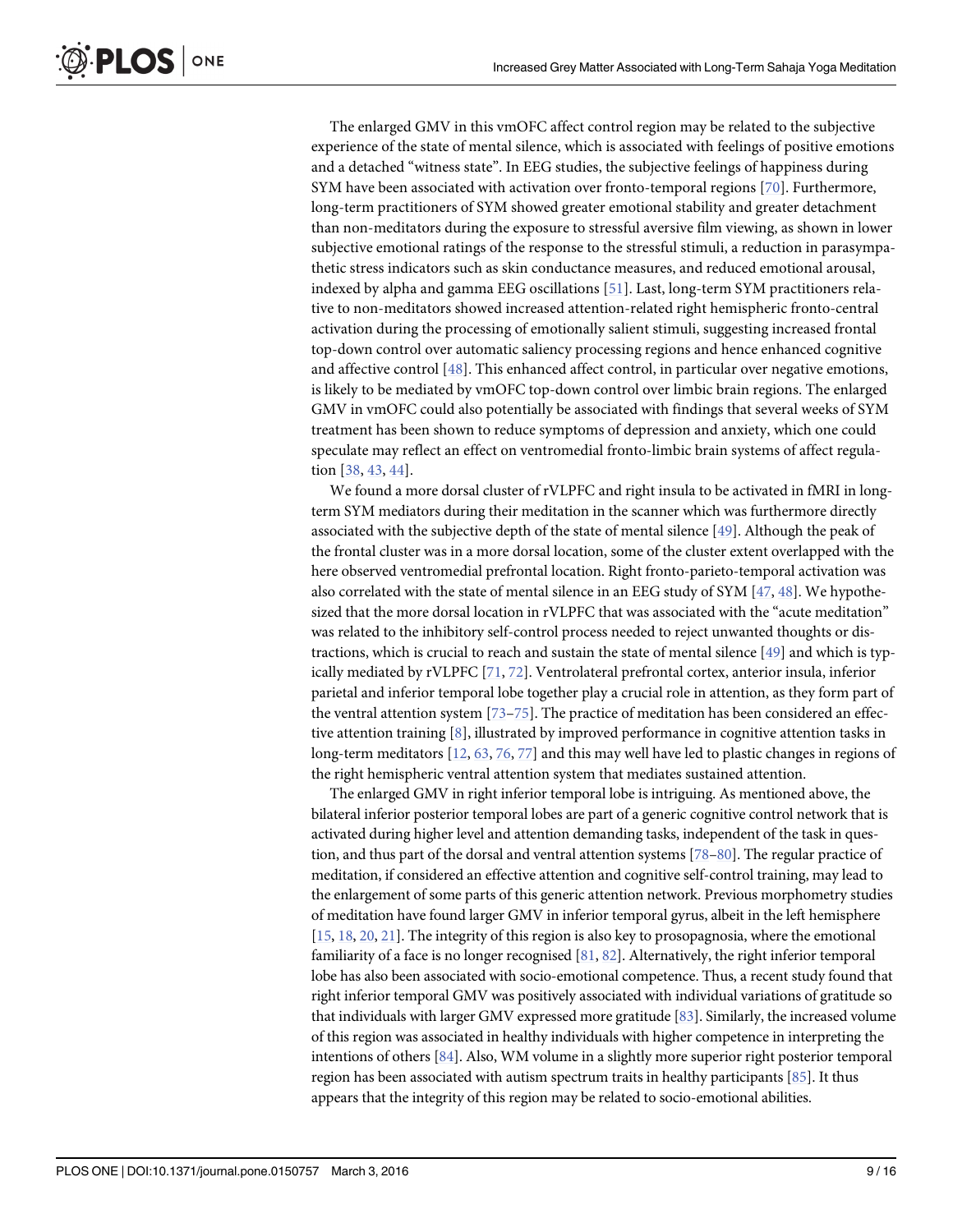<span id="page-9-0"></span>The right angular gyrus cluster that was larger at a trend-level  $(p\text{-corr} = 0.69)$  in long-term SYM practitioners is also part of the right temporo-parietal junction that is not only a crucial part of posterior attention networks [\[73](#page-14-0)–[75\]](#page-14-0) but has also been related to empathy. Thus the temporo-parietal junction is activated when we try to understand the feelings and thought of others or show empathy for others [\[86\]](#page-14-0). These are important capacities for an enriched emotional and social life that facilitates the emotions of love and compassion [\[87](#page-14-0)]. Altruism has also been shown to be linearly correlated with GMV in the temporo-parietal junction in a VBM research [[88](#page-14-0)].

Although we observed at a more lenient threshold activation in left insula and left VLPFC, the areas that showed most significantly larger GMV in long-term meditators were in the right hemisphere. The findings are in line with the "acute" changes we observed in long-term meditators of SYM during their meditation in our fMRI study, where initially bilateral VLPFC/ insula and temporal regions were activated which then became more prominently right hemispheric with the progressive depth of meditation. Predominantly right-hemispheric frontotemporal activation [\[49\]](#page-13-0) and fronto-temporo-parietal activation were also associated with the depth of thoughtless awareness in EEG studies [\[47\]](#page-12-0). Attention systems are more prominently right-hemispheric [\[73\]](#page-14-0) which would fit the notion that meditation is a powerful attention training that enhances the plasticity of attention and saliency processing in right hemispheric fronto-insular-parieto-temporal regions. Furthermore, the right hemisphere is also more closely connected to the limbic system [[89](#page-15-0), [90](#page-15-0)] and mediates interoceptive functions [[59](#page-13-0), [91](#page-15-0)].

In addition to larger GMV in these brain regions of interoceptive perception, attention and/ or affect processing, we also found that long-term practitioners of SYM compared to non-meditators had overall significantly larger GMV across the whole brain. This overall larger GMV, not previously observed in other meditation techniques, may be related to the differences of SYM relative to other meditation practices, most prominently the frequent achievement of the state of mental silence which is subjectively experienced as an altered state of consciousness. Given that GMV decreases with age and this is associated with the normal aging process  $[2]$  $[2]$  $[2]$ , one could potentially speculate that long-term meditation is associated with a delay of normal age-related decline in GMV and hence a younger brain structure pattern overall.

An important limitation of this study, common to all cross-sectional studies of brain morphometry, is that brain morphometry differences cannot be attributed solely to meditation practice. Although we matched groups by age, gender, education level, and body mass, we cannot exclude that differences in lifestyles, or other unmeasured factors that may have differed between groups previous to the practice of meditation, could have influenced the brain morphometry measures.

Causal inferences are further hampered by the fact that we did not find any correlations between the brain structure changes and meditation–related measures such as years or hours of meditation in the SYM group, time dedicated to meditation per day or the subjective depth of the meditation experience overall. It is possible that the lack of correlation suggests a ceiling effect that may precede the 5 years of minimum accumulated practice of meditation in this study. Previous morphometric studies of meditation have shown inconsistent associations between GMV and the meditators' experience (mainly years practising meditation or total hours meditated) [\[13](#page-11-0)–[15](#page-11-0), [20](#page-11-0)]. Given the lack of correlations, we cannot exclude that brain changes in long-term meditators may be associated with some other mediating or moderating factors that differ between people who chose to meditate and those who don't. Future longitudinal VBM studies of SYM may be more powerful to infer direct causal effects between meditation practice and brain structure changes.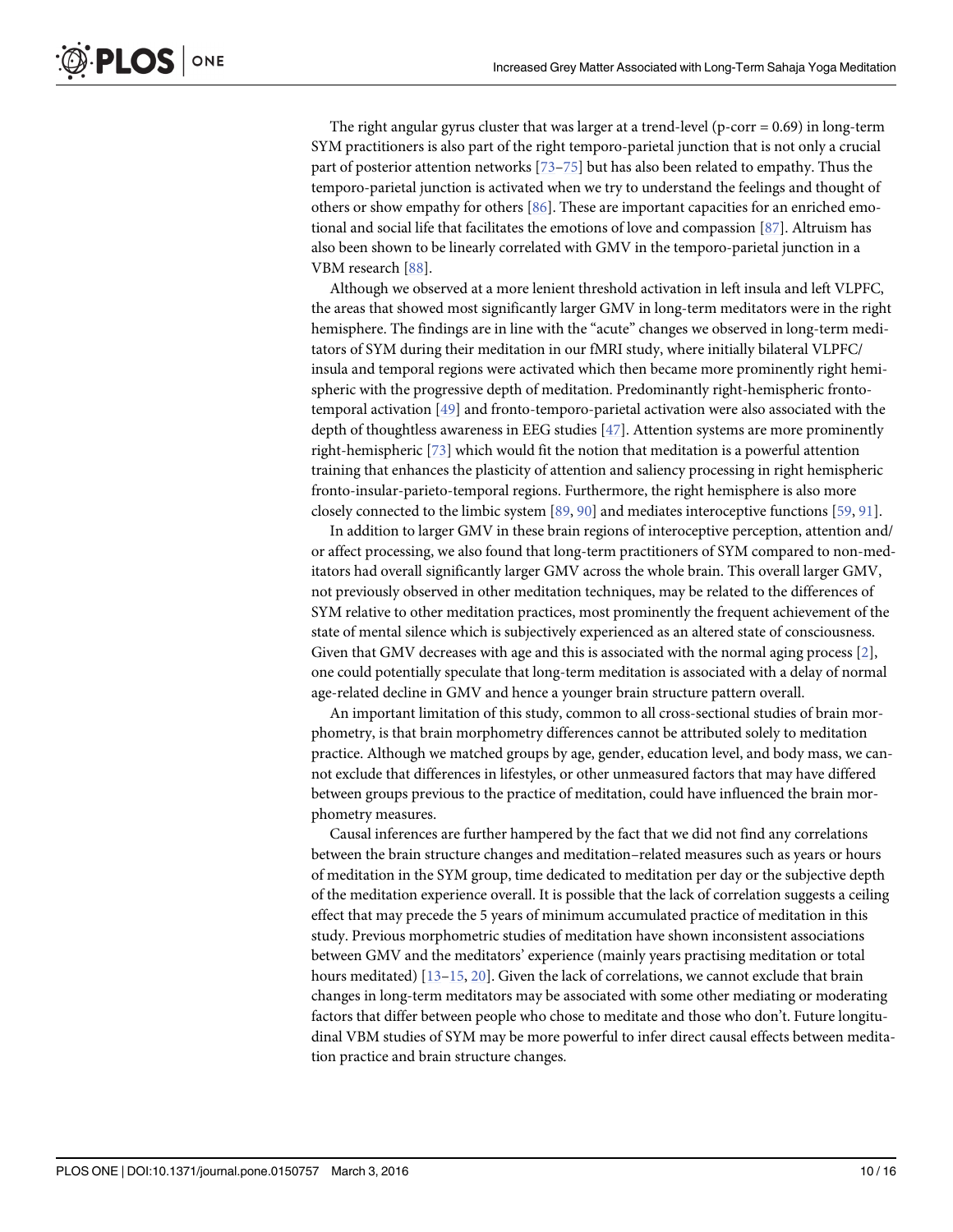#### <span id="page-10-0"></span>**Conclusions**

This is the first brain morphometry characterization of the long-term practice of SYM. We show that long-term practitioners of SYM compared with non-meditators have statistically significant larger GMV across the whole brain, not previously observed in practitioners of any other meditation technique. Furthermore, GMV differed in several predominantly right hemispheric regions: in insula, ventromedial orbitofrontal cortex, inferior temporal and parietal cortices as well as in left ventrolateral prefrontal cortex and left insula.

These areas have been shown to be associated with sustained attention/cognitive control, emotion control, interoceptive perception and feelings of compassion, suggesting that longterm SYM practice may potentially enhance the functions mediated by these regions and consequently lead to neuroplastic enlargements.

#### Acknowledgments

We acknowledge the support of MRI services for Biomedical Studies (Servicio de Resonancia Magnética para Investigaciones Biomédicas) of the University of La Laguna. We warmly thank all the volunteers for their participation in this study.

#### Author Contributions

Conceived and designed the experiments: SEH JS AB JLGM KR. Performed the experiments: SEH KR. Analyzed the data: SEH AB KR. Contributed reagents/materials/analysis tools: SEH. Wrote the paper: SEH JS AB JLGM KR.

#### References

- [1.](#page-1-0) Giedd JN, Raznahan A, Alexander-Bloch A, Schmitt E, Gogtay N, Rapoport JL. Child Psychiatry Branch of the National Institute of Mental Health Longitudinal Structural Magnetic Resonance Imaging Study of Human Brain Development. Neuropsychopharmacology. 2015; 40(1):43–9. doi: [10.1038/npp.](http://dx.doi.org/10.1038/npp.2014.236) [2014.236](http://dx.doi.org/10.1038/npp.2014.236) WOS:000346146400005. PMID: [25195638](http://www.ncbi.nlm.nih.gov/pubmed/25195638)
- [2.](#page-1-0) Mills KL, Tamnes CK. Methods and considerations for longitudinal structural brain imaging analysis across development. Developmental Cognitive Neuroscience. 2014; 9:172–90. doi: [10.1016/j.dcn.](http://dx.doi.org/10.1016/j.dcn.2014.04.004) [2014.04.004](http://dx.doi.org/10.1016/j.dcn.2014.04.004) WOS:000337990300015. PMID: [24879112](http://www.ncbi.nlm.nih.gov/pubmed/24879112)
- [3.](#page-1-0) Schlaug G. Musicians and music making as a model for the study of brain plasticity. Progress in brain research. 2015; 217:37–55. doi: [10.1016/bs.pbr.2014.11.020](http://dx.doi.org/10.1016/bs.pbr.2014.11.020) MEDLINE:25725909. PMID: [25725909](http://www.ncbi.nlm.nih.gov/pubmed/25725909)
- [4.](#page-1-0) Taubert M, Villringer A, Ragert P. Learning-Related Gray and White Matter Changes in Humans: An Update. Neuroscientist. 2012; 18(4):320–5. doi: [10.1177/1073858411419048](http://dx.doi.org/10.1177/1073858411419048) WOS:000306732400007. PMID: [22013150](http://www.ncbi.nlm.nih.gov/pubmed/22013150)
- [5.](#page-1-0) Zatorre RJ, Fields RD, Johansen-Berg H. Plasticity in gray and white: neuroimaging changes in brain structure during learning. Nature Neuroscience. 2012; 15(4):528–36. doi: [10.1038/nn.3045](http://dx.doi.org/10.1038/nn.3045) WOS:000302114500010. PMID: [22426254](http://www.ncbi.nlm.nih.gov/pubmed/22426254)
- [6.](#page-1-0) Grieve SM, Korgaonkar MS, Koslow SH, Gordon E, Williams LM. Widespread reductions in gray matter volume in depression. Neuroimage-Clinical. 2013; 3:332–9. doi: [10.1016/j.nicl.2013.08.016](http://dx.doi.org/10.1016/j.nicl.2013.08.016) WOS:000209276900036. PMID: [24273717](http://www.ncbi.nlm.nih.gov/pubmed/24273717)
- 7. Singh S, Modi S, Goyal S, Kaur P, Singh N, Bhatia T, et al. Functional and structural abnormalities associated with empathy in patients with schizophrenia: An fMRI and VBM study. Journal of Biosciences. 2015; 40(2):355–64. doi: [10.1007/s12038-015-9509-5](http://dx.doi.org/10.1007/s12038-015-9509-5) WOS:000355068100015. PMID: [25963262](http://www.ncbi.nlm.nih.gov/pubmed/25963262)
- [8.](#page-1-0) Rubia K. The neurobiology of Meditation and its clinical effectiveness in psychiatric disorders. Biological Psychology. 2009; 82(1):1–11. doi: [10.1016/j.biopsycho.2009.04.003](http://dx.doi.org/10.1016/j.biopsycho.2009.04.003) WOS:000269112300001. PMID: [19393712](http://www.ncbi.nlm.nih.gov/pubmed/19393712)
- [9.](#page-7-0) Sedlmeier P, Eberth J, Schwarz M, Zimmermann D, Haarig F, Jaeger S, et al. The Psychological Effects of Meditation: A Meta-Analysis. Psychological Bulletin. 2012; 138(6):1139–71. doi: [10.1037/](http://dx.doi.org/10.1037/a0028168) [a0028168](http://dx.doi.org/10.1037/a0028168) WOS:000310116600006. PMID: [22582738](http://www.ncbi.nlm.nih.gov/pubmed/22582738)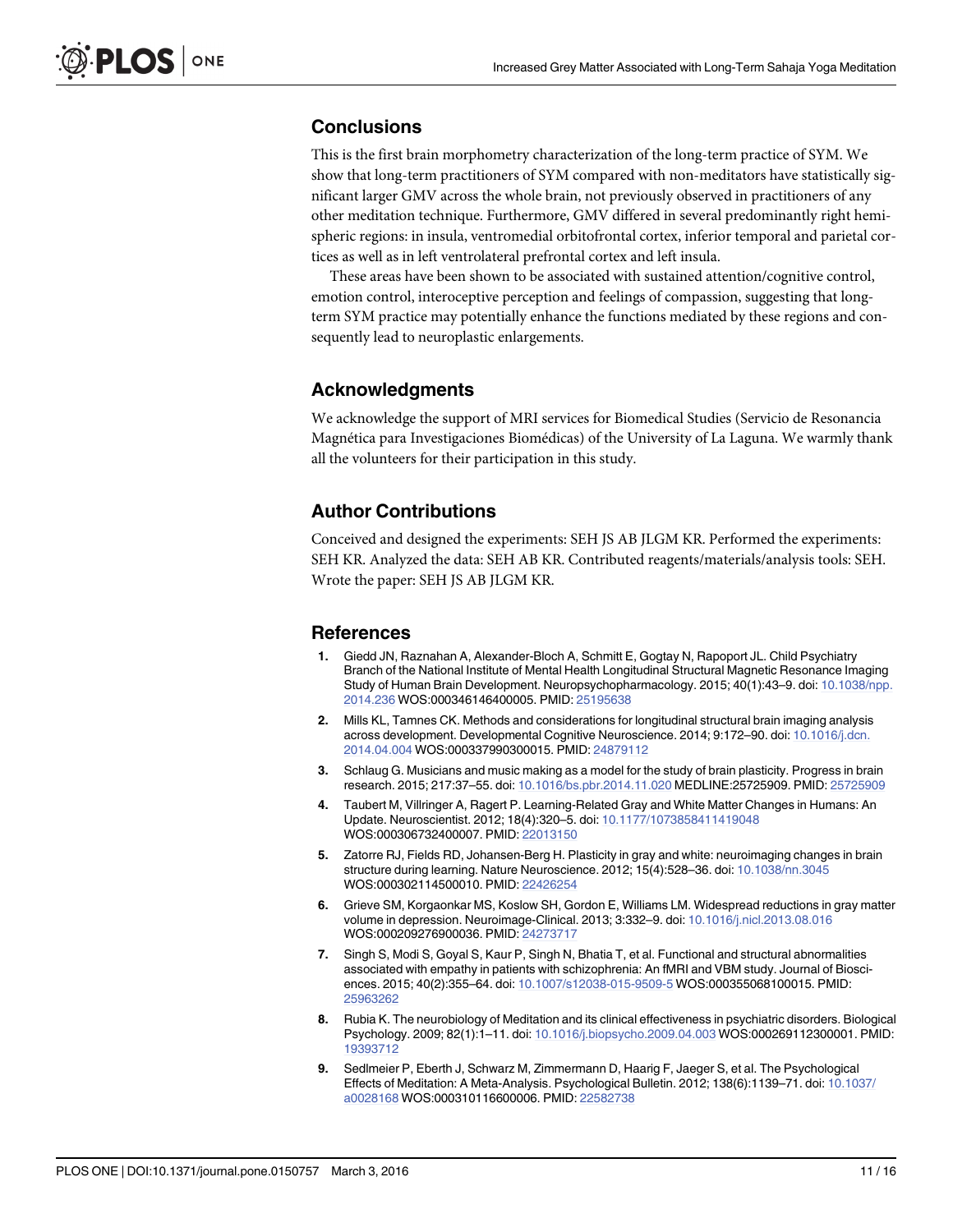- <span id="page-11-0"></span>10. Khoury B, Lecomte T, Fortin G, Masse M, Therien P, Bouchard V, et al. Mindfulness-based therapy: A comprehensive meta-analysis. Clinical Psychology Review. 2013; 33(6):763–71. doi: [10.1016/j.cpr.](http://dx.doi.org/10.1016/j.cpr.2013.05.005) [2013.05.005](http://dx.doi.org/10.1016/j.cpr.2013.05.005) WOS:000322690200004. PMID: [23796855](http://www.ncbi.nlm.nih.gov/pubmed/23796855)
- 11. Chen KW, Berger CC, Manheimer E, Forde D, Magidson J, Dachman L, et al. Meditative Therapies for Reducing Anxiety: A Systematic Review and Meta-Analysis of Randomized Controlled Trials. Depression and Anxiety. 2012; 29(7):545–62. doi: [10.1002/da.21964](http://dx.doi.org/10.1002/da.21964) WOS:000305936200002. PMID: [22700446](http://www.ncbi.nlm.nih.gov/pubmed/22700446)
- [12.](#page-1-0) Chiesa A, Serretti A. A systematic review of neurobiological and clinical features of mindfulness meditations. Psychological Medicine. 2010; 40(8):1239–52. doi: [10.1017/s0033291709991747](http://dx.doi.org/10.1017/s0033291709991747) WOS:000280158500002. PMID: [19941676](http://www.ncbi.nlm.nih.gov/pubmed/19941676)
- [13.](#page-1-0) Fox KCR, Nijeboer S, Dixon ML, Floman JL, Ellamil M, Rumak SP, et al. Is meditation associated with altered brain structure? A systematic review and meta-analysis of morphometric neuroimaging in meditation practitioners. Neuroscience and Biobehavioral Reviews. 2014; 43:48–73. doi: [10.1016/j.](http://dx.doi.org/10.1016/j.neubiorev.2014.03.016) [neubiorev.2014.03.016](http://dx.doi.org/10.1016/j.neubiorev.2014.03.016) WOS:000338607400004. PMID: [24705269](http://www.ncbi.nlm.nih.gov/pubmed/24705269)
- [14.](#page-1-0) Lazar SW, Kerr CE, Wasserman RH, Gray JR, Greve DN, Treadway MT, et al. Meditation experience is associated with increased cortical thickness. Neuroreport. 2005; 16(17):1893–7. WOS:000233546200005. PMID: [16272874](http://www.ncbi.nlm.nih.gov/pubmed/16272874)
- [15.](#page-1-0) Hoelzel BK, Ott U, Gard T, Hempel H, Weygandt M, Morgen K, et al. Investigation of mindfulness meditation practitioners with voxel-based morphometry. Social Cognitive and Affective Neuroscience. 2008; 3(1):55–61. doi: [10.1093/scan/nsm038](http://dx.doi.org/10.1093/scan/nsm038) WOS:000256174000007. PMID: [19015095](http://www.ncbi.nlm.nih.gov/pubmed/19015095)
- 16. Tang Y-Y. Mechanism of Integrative Body-Mind Training. Neuroscience Bulletin. 2011; 27(6):383–8. doi: [10.1007/s12264-011-1141-2](http://dx.doi.org/10.1007/s12264-011-1141-2) WOS:000297726300003. PMID: [22108815](http://www.ncbi.nlm.nih.gov/pubmed/22108815)
- [17.](#page-1-0) Luders E, Kurth F, Mayer EA, Toga AW, Narr KL, Gaser C. The unique brainan atomy of meditation practitioners: alterations in cortical gyrification. Frontiers in Human Neuroscience. 2012; 6. 34 doi: [10.](http://dx.doi.org/10.3389/fnhum.2012.00034) [3389/fnhum.2012.00034](http://dx.doi.org/10.3389/fnhum.2012.00034) WOS:000301122500001. PMID: [22393318](http://www.ncbi.nlm.nih.gov/pubmed/22393318)
- [18.](#page-1-0) Kang D-H, Jo HJ, Jung WH, Kim SH, Jung Y-H, Choi C-H, et al. The effect of meditation on brain structure: cortical thickness mapping and diffusion tensor imaging. Social Cognitive and Affective Neuroscience. 2013; 8(1):27–33. doi: [10.1093/scan/nss056](http://dx.doi.org/10.1093/scan/nss056) WOS:000313649700004. PMID: [22569185](http://www.ncbi.nlm.nih.gov/pubmed/22569185)
- [19.](#page-1-0) Grant JA, Courtemanche J, Rainville P. A non-elaborative mental stance and decoupling of executive and pain-related cortices predicts low pain sensitivity in Zen meditators. Pain. 2011; 152(1):150–6. WOS:000285410800025. PMID: [21055874](http://www.ncbi.nlm.nih.gov/pubmed/21055874)
- [20.](#page-1-0) Luders E, Toga AW, Lepore N, Gaser C. The underlying anatomical correlates of long-term meditation: Larger hippocampal and frontal volumes of gray matter. Neuroimage. 2009; 45(3):672–8. doi: [10.1016/](http://dx.doi.org/10.1016/j.neuroimage.2008.12.061) [j.neuroimage.2008.12.061](http://dx.doi.org/10.1016/j.neuroimage.2008.12.061) WOS:000264378400004. PMID: [19280691](http://www.ncbi.nlm.nih.gov/pubmed/19280691)
- [21.](#page-1-0) Leung M-K, Chan CCH, Yin J, Lee C-F, So K-F, Lee TMC. Increased gray matter volume in the right angular and posterior parahippocampal gyri in loving-kindness meditators. Social Cognitive and Affective Neuroscience. 2013; 8(1):34–9. doi: [10.1093/scan/nss076](http://dx.doi.org/10.1093/scan/nss076) WOS:000313649700005. PMID: [22814662](http://www.ncbi.nlm.nih.gov/pubmed/22814662)
- [22.](#page-1-0) Vestergaard-Poulsen P, van Beek M, Skewes J, Bjarkam CR, Stubberup M, Bertelsen J, et al. Longterm meditation is associated with increased gray matter density in the brain stem. Neuroreport. 2009; 20(2):170–4. doi: [10.1097/WNR.0b013e328320012a](http://dx.doi.org/10.1097/WNR.0b013e328320012a) WOS:000263318900014. PMID: [19104459](http://www.ncbi.nlm.nih.gov/pubmed/19104459)
- [23.](#page-1-0) Grant JA, Courtemanche J, Duerden EG, Duncan GH, Rainville P. Cortical Thickness and Pain Sensitivity in Zen Meditators. Emotion. 2010; 10(1):43–53. doi: [10.1037/a0018334](http://dx.doi.org/10.1037/a0018334) WOS:000274400800007. PMID: [20141301](http://www.ncbi.nlm.nih.gov/pubmed/20141301)
- [24.](#page-1-0) Tang Y-Y, Lu Q, Geng X, Stein EA, Yang Y, Posner MI. Short-term meditation induces white matter changes in the anterior cingulate. Proceedings of the National Academy of Sciences of the United States of America. 2010; 107(35):15649–52. doi: [10.1073/pnas.1011043107](http://dx.doi.org/10.1073/pnas.1011043107) WOS:000281468500064. PMID: [20713717](http://www.ncbi.nlm.nih.gov/pubmed/20713717)
- [25.](#page-1-0) Hoelzel BK, Carmody J, Vangel M, Congleton C, Yerramsetti SM, Gard T, et al. Mindfulness practice leads to increases in regional brain gray matter density. Psychiatry Research-Neuroimaging. 2011; 191 (1):36–43. doi: [10.1016/j.pscychresns.2010.08.006](http://dx.doi.org/10.1016/j.pscychresns.2010.08.006) WOS:000288591100006.
- [26.](#page-1-0) Luders E, Kurth F, Toga AW, Narr KL, Gaser C. Meditation effects within the hippocampal complex revealed by voxel-based morphometry and cytoarchitectonic probabilistic mapping. Frontiers in Psychology. 2013; 4. doi: [10.3389/fpsyg.2013.00398](http://dx.doi.org/10.3389/fpsyg.2013.00398) WOS:000331106500001.
- [27.](#page-1-0) Pagnoni G, Cekic M. Age effects on gray matter volume and attentional performance in Zen meditation. Neurobiology of Aging. 2007; 28(10):1623–7. doi: [10.1016/j.neurobiolaging.2007.06.008](http://dx.doi.org/10.1016/j.neurobiolaging.2007.06.008) WOS:000249062800016. PMID: [17655980](http://www.ncbi.nlm.nih.gov/pubmed/17655980)
- [28.](#page-1-0) Farb NAS, Segal ZV, Anderson AK. Mindfulness meditation training alters cortical representations of interoceptive attention. Social cognitive and affective neuroscience. 2013; 8(1):15–26. doi: [10.1093/](http://dx.doi.org/10.1093/scan/nss066) [scan/nss066](http://dx.doi.org/10.1093/scan/nss066) MEDLINE:22689216. PMID: [22689216](http://www.ncbi.nlm.nih.gov/pubmed/22689216)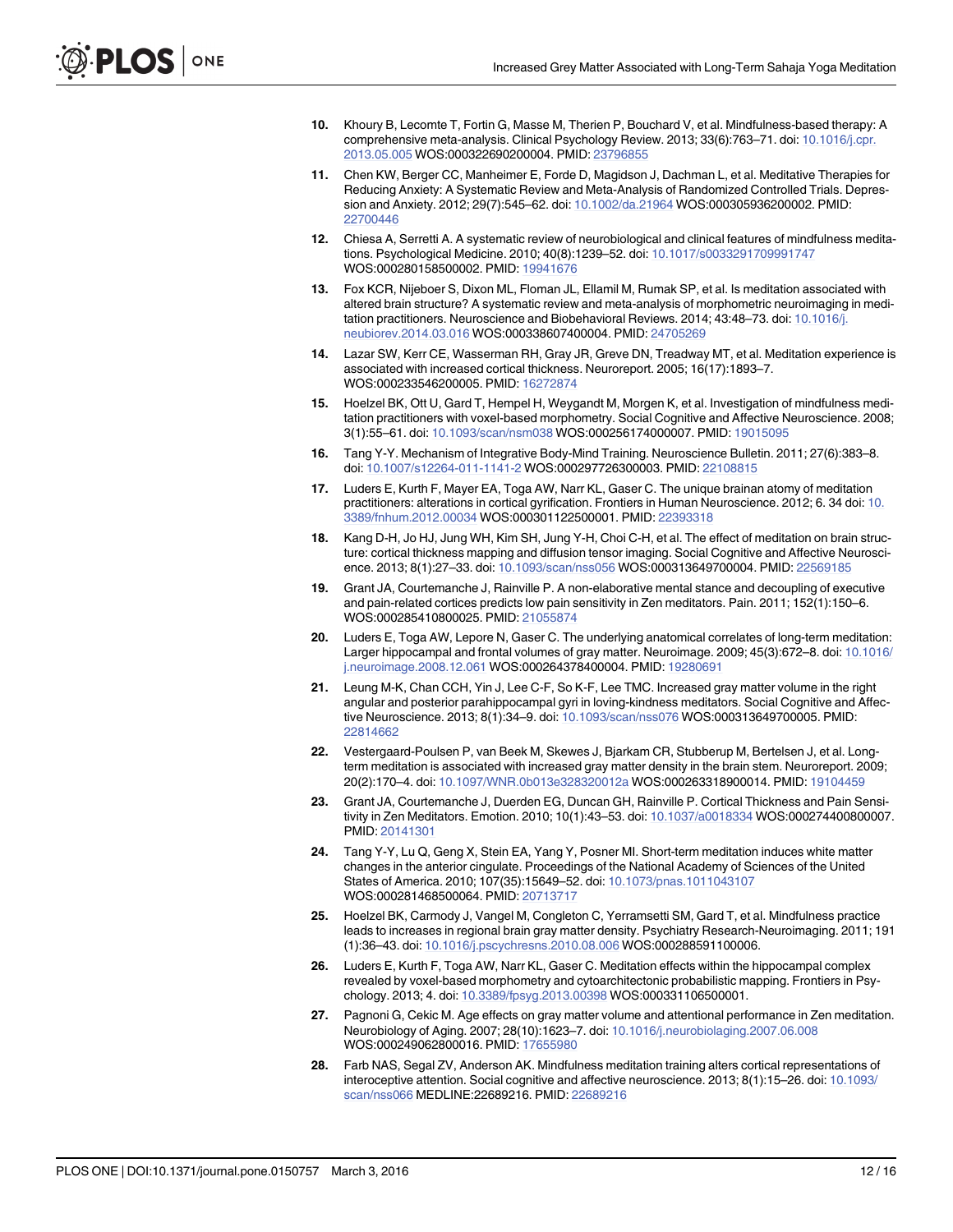- <span id="page-12-0"></span>[29.](#page-1-0) Singleton O, Hoelzel BK, Vangel M, Brach N, Carmody J, Lazar SW. Change in brainstem gray matter concentration following a mindfulness-based intervention is correlated with improvement in psychological well-being. Frontiers in Human Neuroscience. 2014; 8. doi: [10.3389/fnhum.2014.00033](http://dx.doi.org/10.3389/fnhum.2014.00033) WOS:000332081700001.
- [30.](#page-1-0) Kumar U, Guleria A, Kishan SSK, Khetrapal CL. Effect of SOHAM Meditation on Human Brain: A Voxel- Based Morphometry Study. Journal of Neuroimaging. 2014; 24(2):187-90. doi: [10.1111/jon.](http://dx.doi.org/10.1111/jon.12040) [12040](http://dx.doi.org/10.1111/jon.12040) WOS:000332095700014. PMID: [23773541](http://www.ncbi.nlm.nih.gov/pubmed/23773541)
- [31.](#page-1-0) Luders E, Kurth F, Thompson PM, Hong JY, Gutman B, Phillips OR, et al. The unique anatomy of the hippocampus in meditation practitioners. European Journal of Neurology. 2012; 19:76-. WOS:000309359700144.
- 32. Luders E. Exploring age-related brain degeneration in meditation practitioners. In: Sequeira S, editor. Advances in Meditation Research: Neuroscience and Clinical Applications. Annals of the New York Academy of Sciences. 13072014. p. 82–8.
- [33.](#page-1-0) Luders E, Cherbuin N, Kurth F. Forever Young(er): potential age-defying effects of long-term meditation on gray matter atrophy. Frontiers in Psychology. 2015; 5. doi: [10.3389/fpsyg.2014.01551](http://dx.doi.org/10.3389/fpsyg.2014.01551) WOS:000348190800001.
- [34.](#page-1-0) Bourgeault C. The 'Yoga Sutras' of Patanjali. Parabola-Myth Tradition and the Search for Meaning. 2002; 27(2):92-+. WOS:000180508600026.
- [35.](#page-1-0) Kokodoko A. The Yoga Sutra of Patanjali. Library Journal. 2014; 139(6):96-. WOS:000333551300146.
- [36.](#page-1-0) Manocha R. Meditation, mindfulness and mind-emptiness. Acta Neuropsychiatrica. 2011; 23(1):46–7. doi: [10.1111/j.1601-5215.2010.00519.x](http://dx.doi.org/10.1111/j.1601-5215.2010.00519.x) WOS:000285971500011.
- [37.](#page-2-0) Manocha R, Marks GB, Kenchington P, Peters D, Salome CM. Sahaia yoga in the management of moderate to severe asthma: a randomised controlled trial. Thorax. 2002; 57(2):110–5. doi: [10.1136/](http://dx.doi.org/10.1136/thorax.57.2.110) [thorax.57.2.110](http://dx.doi.org/10.1136/thorax.57.2.110) WOS:000173769800005. PMID: [11828038](http://www.ncbi.nlm.nih.gov/pubmed/11828038)
- [38.](#page-2-0) Chung S-C, Brooks MM, Rai M, Balk JL, Rai S. Effect of Sahaja Yoga Meditation on Quality of Life, Anxiety, and Blood Pressure Control. Journal of Alternative and Complementary Medicine. 2012; 18(6). doi: [10.1089/acm.2011.0038](http://dx.doi.org/10.1089/acm.2011.0038) WOS:000306356200012.
- [39.](#page-2-0) Manocha R, Semmar B, Black D. A pilot study of a mental silence form of meditation for women in perimenopause. Journal of Clinical Psychology in Medical Settings. 2007; 14(3):266–73. doi: [10.1007/](http://dx.doi.org/10.1007/s10880-007-9076-5) [s10880-007-9076-5](http://dx.doi.org/10.1007/s10880-007-9076-5) WOS:000249818400010.
- [40.](#page-2-0) Panjwani U, Gupta HL, Singh SH, Selvamurthy W, Rai UC. Effect of Sahaja yoga practice on stress management in patients of epilepsy. Indian journal of physiology and pharmacology. 1995; 39(2):111– 6. MEDLINE:7649596. PMID: [7649596](http://www.ncbi.nlm.nih.gov/pubmed/7649596)
- 41. Panjwani U, Selvamurthy W, Singh SH, Gupta HL, Thakur L, Rai UC. Effect of Sahaja yoga practice on seizure control and EEG changes in patients of epilepsy. Indian Journal of Medical Research. 1996; 103:165–72. WOS:A1996UG10500009. PMID: [9062044](http://www.ncbi.nlm.nih.gov/pubmed/9062044)
- [42.](#page-2-0) Panjwani U, Selvamurthy W, Singh SH, Gupta HL, Mukhopadhyay S, Thakur L. Effect of Sahaja yoga meditation on Auditory Evoked Potentials (AEP) and Visual Contrast Sensitivity (VCS) in epileptics. Applied Psychophysiology and Biofeedback. 2000; 25(1):1–12. doi: [10.1023/a:1009523904786](http://dx.doi.org/10.1023/a:1009523904786) WOS:000087119500001. PMID: [10832506](http://www.ncbi.nlm.nih.gov/pubmed/10832506)
- [43.](#page-2-0) Morgan A. Sahaja Yoga: an ancient path to modern mental health? Transpersonal Psychology Review ed: Transpersonal Psychology; 2001.
- [44.](#page-2-0) Manocha R, Black D, Sarris J, Stough C. A Randomized, Controlled Trial of Meditation for Work Stress, Anxiety and Depressed Mood in Full-Time Workers. Evidence-Based Complementary and Alternative Medicine. 2011:1–8. doi: [10.1155/2011/960583](http://dx.doi.org/10.1155/2011/960583) WOS:000293644300001.
- [45.](#page-2-0) Harrison L, Manosh R, Rubia K. Sahaja Yoga Meditation as a family treatment program for attention deficit hyperactivity disorder children. Journal of Clinical Psychology and Psychiatry. 2004; 9(4):479– 97.
- [46.](#page-2-0) Sauseng P, Hoppe J, Klimesch W, Gerloff C, Hummel FC. Dissociation of sustained attention from central executive functions: local activity and interregional connectivity in the theta range. European Journal of Neuroscience. 2007; 25(2):587–93. doi: [10.1111/j.1460-9568.2006.05286.x](http://dx.doi.org/10.1111/j.1460-9568.2006.05286.x) WOS:000244783000029. PMID: [17284201](http://www.ncbi.nlm.nih.gov/pubmed/17284201)
- [47.](#page-2-0) Aftanas LI, Golocheikine SA. Human anterior and frontal midline theta and lower alpha reflect emotionally positive state and internalized attention: high-resolution EEG investigation of meditation. Neuroscience Letters. 2001; 310(1):57–60. doi: [10.1016/s0304-3940\(01\)02094-8](http://dx.doi.org/10.1016/s0304-3940(01)02094-8) WOS:000170855900015. PMID: [11524157](http://www.ncbi.nlm.nih.gov/pubmed/11524157)
- [48.](#page-2-0) Reva NV, Pavlov SV, Loktev KV, Korenyok VV, Aftanas LI. Influence of Long-Term Sahaja Yoga Meditation Practice on Emotional Processing in the Brain: An Erp Study. Neuroscience. 2014; 281:195–201. doi: [10.1016/j.neuroscience.2014.09.053](http://dx.doi.org/10.1016/j.neuroscience.2014.09.053) WOS:000343860700017.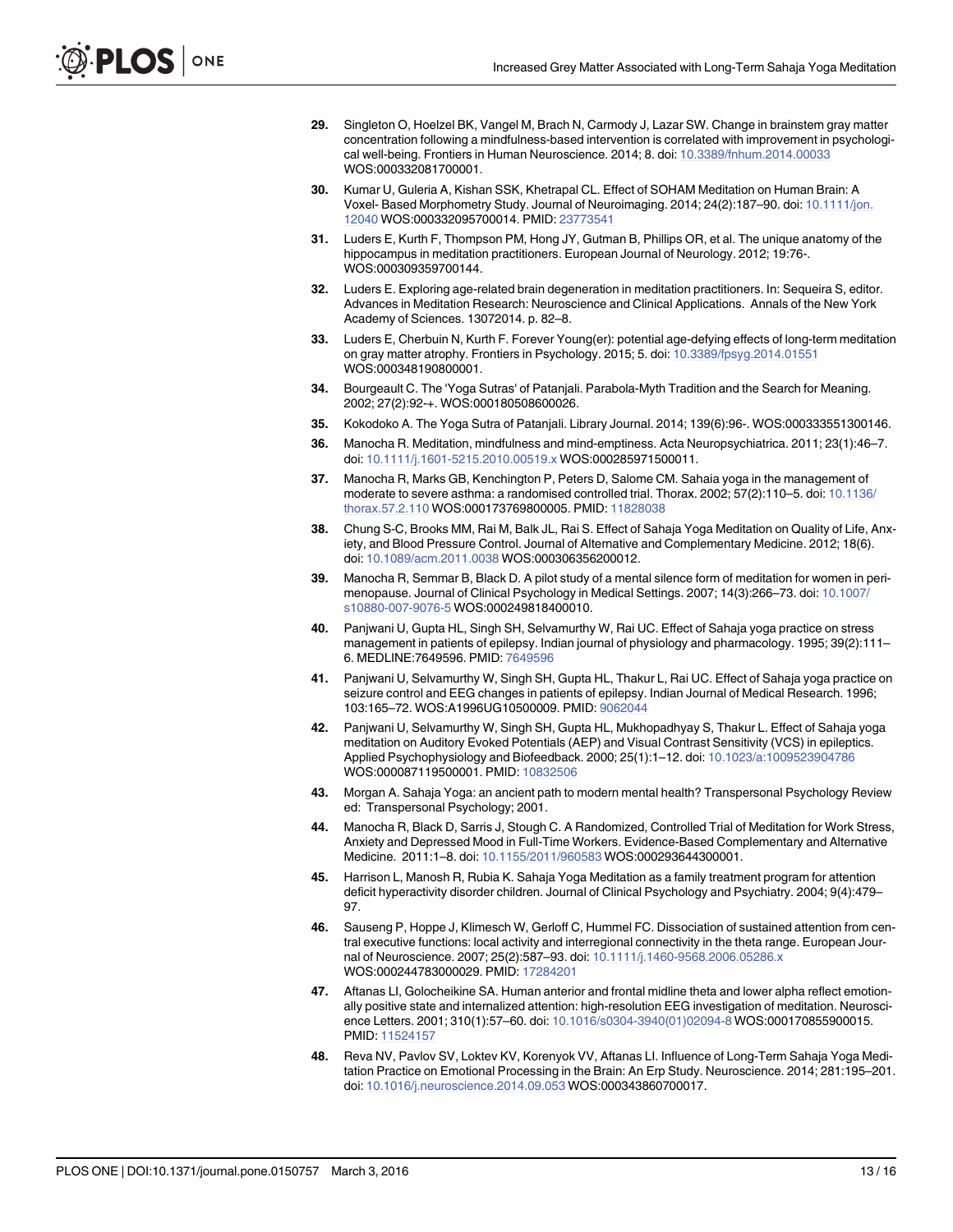- <span id="page-13-0"></span>[49.](#page-2-0) Hernandez SE, Suero J, Rubia K, Gonzalez-Mora JL. Monitoring the Neural Activity of the State of Mental Silence While Practicing Sahaja Yoga Meditation. Journal of Alternative and Complementary Medicine. 2015; 21(3):175–9. doi: [10.1089/acm.2013.0450](http://dx.doi.org/10.1089/acm.2013.0450) WOS:000350749200007. PMID: [25671603](http://www.ncbi.nlm.nih.gov/pubmed/25671603)
- [50.](#page-2-0) Aftanas LI, Golocheikine SA. Non-linear dynamic complexity of the human EEG during meditation. Neuroscience Letters. 2002; 330(2):143–6. Pii s0304-3940(02)00745-0 doi: [10.1016/s0304-3940\(02\)](http://dx.doi.org/10.1016/s0304-3940(02)00745-0) [00745-0](http://dx.doi.org/10.1016/s0304-3940(02)00745-0) WOS:000178725400005. PMID: [12231432](http://www.ncbi.nlm.nih.gov/pubmed/12231432)
- [51.](#page-2-0) Aftanas L, Golosheykin S. Impact of regular meditation practice on EEG activity at rest and during evoked negative emotions. International Journal of Neuroscience. 2005; 115(6):893–909. doi: [10.1080/](http://dx.doi.org/10.1080/00207450590897969) [00207450590897969](http://dx.doi.org/10.1080/00207450590897969) WOS:000229439400012. PMID: [16019582](http://www.ncbi.nlm.nih.gov/pubmed/16019582)
- [52.](#page-3-0) Ashburner J, Friston KJ. Voxel-based morphometry—The methods. Neuroimage. 2000; 11(6):805–21. doi: [10.1006/nimg.2000.0582](http://dx.doi.org/10.1006/nimg.2000.0582) WOS:000087963600018. PMID: [10860804](http://www.ncbi.nlm.nih.gov/pubmed/10860804)
- [53.](#page-4-0) VBM Tutorial. Available: [Internet]. 2010. Available: [http://www.fil.ion.ucl.ac.uk/~john/misc/](http://www.fil.ion.ucl.ac.uk/~john/misc/VBMclass10.pdf) [VBMclass10.pdf](http://www.fil.ion.ucl.ac.uk/~john/misc/VBMclass10.pdf).
- [54.](#page-4-0) Ashburner J. A fast diffeomorphic image registration algorithm. Neuroimage. 2007; 38(1):95–113. doi: [10.1016/j.neuroimage.2007.07.007](http://dx.doi.org/10.1016/j.neuroimage.2007.07.007) WOS:000249992900011. PMID: [17761438](http://www.ncbi.nlm.nih.gov/pubmed/17761438)
- [55.](#page-4-0) Bergouignan L, Chupin M, Czechowska Y, Kinkingnehun S, Lemogne C, Le Bastard G, et al. Can voxel based morphometry, manual segmentation and automated segmentation equally detect hippocampal volume differences in acute depression? Neuroimage. 2009; 45(1):29–37. doi: [10.1016/j.neuroimage.](http://dx.doi.org/10.1016/j.neuroimage.2008.11.006) [2008.11.006](http://dx.doi.org/10.1016/j.neuroimage.2008.11.006) WOS:000263862900004. PMID: [19071222](http://www.ncbi.nlm.nih.gov/pubmed/19071222)
- [56.](#page-4-0) Malone IB, Leung KK, Clegg S, Barnes J, Whitwell JL, Ashburner J, et al. Accurate automatic estimation of total intracranial volume: A nuisance variable with less nuisance. Neuroimage. 2015; 104:366– 72. doi: [10.1016/j.neuroimage.2014.09.034](http://dx.doi.org/10.1016/j.neuroimage.2014.09.034) WOS:000345393800035. PMID: [25255942](http://www.ncbi.nlm.nih.gov/pubmed/25255942)
- [57.](#page-4-0) Ridgway. Get\_totals.m Matlab script
- [58.](#page-4-0) Hayasaka S, Phan KL, Liberzon I, Worsley KJ, Nichols TE. Nonstationary cluster-size inference with random field and permutation methods. Neuroimage. 2004; 22(2):676–87. doi: [10.1016/j.neuroimage.](http://dx.doi.org/10.1016/j.neuroimage.2004.01.041) [2004.01.041](http://dx.doi.org/10.1016/j.neuroimage.2004.01.041) WOS:000222091600020. PMID: [15193596](http://www.ncbi.nlm.nih.gov/pubmed/15193596)
- [59.](#page-7-0) Craig AD. Emotional moments across time: a possible neural basis for time perception in the anterior insula. Philosophical Transactions of the Royal Society B-Biological Sciences. 2009; 364(1525):1933– 42. doi: [10.1098/rstb.2009.0008](http://dx.doi.org/10.1098/rstb.2009.0008) WOS:000267281300012.
- [60.](#page-7-0) Sadaghiani S, D'Esposito M. Functional Characterization of the Cingulo-Opercular Network in the Maintenance of Tonic Alertness. Cerebral Cortex. 2015; 25(9):2763–73. doi: [10.1093/cercor/bhu072](http://dx.doi.org/10.1093/cercor/bhu072) WOS:000361464000037. PMID: [24770711](http://www.ncbi.nlm.nih.gov/pubmed/24770711)
- [61.](#page-7-0) Clemens B, Zvyagintsev M, Sack A, Heinecke A, Willmes K, Sturm W. Revealing the Functional Neuroanatomy of Intrinsic Alertness Using fMRI: Methodological Peculiarities. Plos One. 2011; 6(9). doi: [10.](http://dx.doi.org/10.1371/journal.pone.0025453) [1371/journal.pone.0025453](http://dx.doi.org/10.1371/journal.pone.0025453) WOS:000295941300033.
- [62.](#page-7-0) Hoelzel BK, Ott U, Hempel H, Hackl A, Wolf K, Stark R, et al. Differential engagement of anterior cingulate and adjacent medial frontal cortex in adept meditators and non-meditators. Neuroscience Letters. 2007; 421(1):16–21. doi: [10.1016/j.neulet.2007.04.074](http://dx.doi.org/10.1016/j.neulet.2007.04.074) WOS:000248152500004. PMID: [17548160](http://www.ncbi.nlm.nih.gov/pubmed/17548160)
- [63.](#page-7-0) Lutz A, Slagter HA, Dunne JD, Davidson RJ. Cognitive-emotional interactions—Attention regulation and monitoring in meditation. Trends in Cognitive Sciences. 2008; 12(4):163–9.
- [64.](#page-7-0) Lewis GJ, Kanai R, Rees G, Bates TC. Neural correlates of the 'good life': eudaimonic well-being is associated with insular cortex volume. Social Cognitive and Affective Neuroscience. 2014; 9(5):615–8. doi: [10.1093/scan/nst032](http://dx.doi.org/10.1093/scan/nst032) WOS:000336489000007. PMID: [23512932](http://www.ncbi.nlm.nih.gov/pubmed/23512932)
- [65.](#page-7-0) Santarnecchi E, D'Arista S, Egiziano E, Gardi C, Petrosino R, Vatti G, et al. Interaction between Neuroanatomical and Psychological Changes after Mindfulness-Based Training. Plos One. 2014; 9(10). doi: [10.1371/journal.pone.0108359](http://dx.doi.org/10.1371/journal.pone.0108359) WOS:000343942100010.
- [66.](#page-7-0) Tan Y, Zhang Q, Li W, Wei D, Qiao L, Qiu J, et al. The correlation between Emotional Intelligence and gray matter volume in university students. Brain and Cognition. 2014; 91:100-7. doi: [10.1016/j.bandc.](http://dx.doi.org/10.1016/j.bandc.2014.08.007) [2014.08.007](http://dx.doi.org/10.1016/j.bandc.2014.08.007) WOS:000345487400013. PMID: [25282329](http://www.ncbi.nlm.nih.gov/pubmed/25282329)
- [67.](#page-7-0) Pessoa L. Emotion and cognition and the amygdala From "what is it?" to "what's to be done?". Neuropsychologia. 2010; 48(12):3416–29. doi: [10.1016/j.neuropsychologia.2010.06.038](http://dx.doi.org/10.1016/j.neuropsychologia.2010.06.038) WOS:000284017300005. PMID: [20619280](http://www.ncbi.nlm.nih.gov/pubmed/20619280)
- [68.](#page-7-0) Goldin PR, Gross JJ. Effects of Mindfulness-Based Stress Reduction (MBSR) on Emotion Regulation in Social Anxiety Disorder. Emotion. 2010; 10(1):83–91. doi: [10.1037/a0018441](http://dx.doi.org/10.1037/a0018441) WOS:000274400800011. PMID: [20141305](http://www.ncbi.nlm.nih.gov/pubmed/20141305)
- [69.](#page-7-0) Schoenbaum G, Takahashi Y, Liu T-L, McDannald MA. Does the orbitofrontal cortex signal value? Critical Contributions of the Orbitofrontal Cortex to Behavior. 2011; 1239:87–99. doi: [10.1111/j.1749-6632.](http://dx.doi.org/10.1111/j.1749-6632.2011.06210.x) [2011.06210.x](http://dx.doi.org/10.1111/j.1749-6632.2011.06210.x) WOS:000299228800009.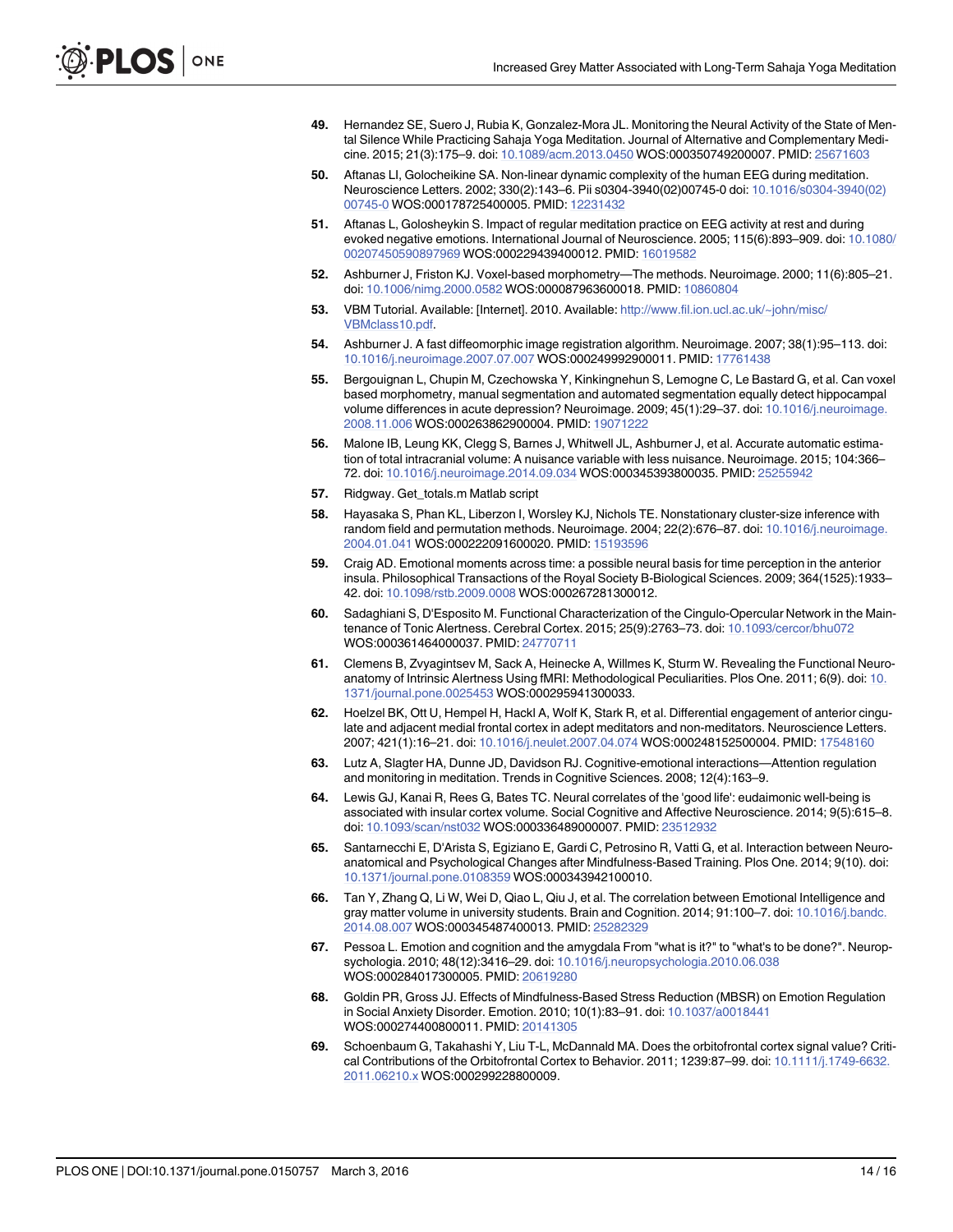- <span id="page-14-0"></span>[70.](#page-8-0) Aftanas LI, Golocheikine SA. Linear and non-linear concomitants of altered state of consciousness during meditation: High resolution EEG investigation. International Journal of Psychophysiology. 2002; 45 (1–2):158-. WOS:000177095500403.
- [71.](#page-8-0) Rubia K, Smith AB, Brammer MJ, Taylor E. Right inferior prefrontal cortex mediates response inhibition while mesial prefrontal cortex is responsible for error detection. Neuroimage. 2003; 20(1):351–8. doi: [10.1016/s1053-8119\(03\)00275-1](http://dx.doi.org/10.1016/s1053-8119(03)00275-1) WOS:000185746400031. PMID: [14527595](http://www.ncbi.nlm.nih.gov/pubmed/14527595)
- [72.](#page-8-0) Aron AR, Fletcher PC, Bullmore ET, Sahakian BJ, Robbins TW. Stop-signal inhibition disrupted by damage to right inferior frontal gyrus in humans. Nature Neuroscience. 2003; 6(2):115–6. doi: [10.1038/](http://dx.doi.org/10.1038/nn1003) [nn1003](http://dx.doi.org/10.1038/nn1003) WOS:000180669100009. PMID: [12536210](http://www.ncbi.nlm.nih.gov/pubmed/12536210)
- [73.](#page-8-0) Corbetta M, Kincade JM, Shulman GL. Neural systems for visual orienting and their relationships to spatial working memory. Journal of Cognitive Neuroscience. 2002; 14(3):508–23. doi: [10.1162/](http://dx.doi.org/10.1162/089892902317362029) [089892902317362029](http://dx.doi.org/10.1162/089892902317362029) WOS:000174711800016. PMID: [11970810](http://www.ncbi.nlm.nih.gov/pubmed/11970810)
- 74. Patel GH, Yang D, Jamerson EC, Snyder LH, Corbetta M, Ferrera VP. Functional evolution of new and expanded attention networks in humans (vol 112, pg 9454, 2015). Proceedings of the National Academy of Sciences of the United States of America. 2015; 112(38):E5377–E. WOS:000361525100023.
- [75.](#page-8-0) Thakral PP. The neural substrates associated with inattentional blindness. Consciousness and Cognition. 2011; 20(4):1768–75. doi: [10.1016/j.concog.2011.03.013](http://dx.doi.org/10.1016/j.concog.2011.03.013) WOS:000297278100075. PMID: [21481608](http://www.ncbi.nlm.nih.gov/pubmed/21481608)
- [76.](#page-8-0) Srinivasan N, Baijal S. Concentrative meditation enhances preattentive processing: a mismatch negativity study. Neuroreport. 2007; 18(16):1709–12. WOS:000250329300015. PMID: [17921873](http://www.ncbi.nlm.nih.gov/pubmed/17921873)
- [77.](#page-8-0) Lutz A, Greischar LL, Perlman DM, Davidson RJ. BOLD signal in insula is differentially related to cardiac function during compassion meditation in experts vs. novices. Neuroimage. 2009; 47(3):1038–46. doi: [10.1016/j.neuroimage.2009.04.081](http://dx.doi.org/10.1016/j.neuroimage.2009.04.081) WOS:000268926200031. PMID: [19426817](http://www.ncbi.nlm.nih.gov/pubmed/19426817)
- [78.](#page-8-0) Hugdahl K, Raichle ME, Mitra A, Specht K. On the existence of a generalized non-specific task-dependent network. Frontiers in Human Neuroscience. 2015; 9. doi: [10.3389/fnhum.2015.00430](http://dx.doi.org/10.3389/fnhum.2015.00430) WOS:000360267400001.
- 79. Niendam TA, Laird AR, Ray KL, Dean YM, Glahn DC, Carter CS. Meta-analytic evidence for a superordinate cognitive control network subserving diverse executive functions. Cognitive Affective & Behavioral Neuroscience. 2012; 12(2):241–68. doi: [10.3758/s13415-011-0083-5](http://dx.doi.org/10.3758/s13415-011-0083-5) WOS:000303476100001.
- [80.](#page-8-0) Fox MD, Zhang D, Snyder AZ, Raichle ME. The Global Signal and Observed Anticorrelated Resting State Brain Networks. Journal of Neurophysiology. 2009; 101(6):3270–83. doi: [10.1152/jn.90777.2008](http://dx.doi.org/10.1152/jn.90777.2008) WOS:000266398500048. PMID: [19339462](http://www.ncbi.nlm.nih.gov/pubmed/19339462)
- [81.](#page-8-0) Barton JJS. Structure and function in acquired prosopagnosia: Lessons from a series of 10 patients with brain damage. Journal of Neuropsychology. 2008; 2:197–225. doi: [10.1348/174866407x214172](http://dx.doi.org/10.1348/174866407x214172) WOS:000270259600012. PMID: [19334311](http://www.ncbi.nlm.nih.gov/pubmed/19334311)
- [82.](#page-8-0) Dinkelacker V, Grueter M, Klaver P, Grueter T, Specht K, Weis S, et al. Congenital prosopagnosia: multistage anatomical and functional deficits in face processing circuitry. Journal of Neurology. 2011; 258 (5):770–82. doi: [10.1007/s00415-010-5828-5](http://dx.doi.org/10.1007/s00415-010-5828-5) WOS:000290453400007. PMID: [21120515](http://www.ncbi.nlm.nih.gov/pubmed/21120515)
- [83.](#page-8-0) Zahn R, Garrido G, Moll J, Grafman J. Individual differences in posterior cortical volume correlate with proneness to pride and gratitude. Social Cognitive and Affective Neuroscience. 2014; 9(11):1676–83. doi: [10.1093/scan/nst158](http://dx.doi.org/10.1093/scan/nst158) WOS:000345846800005. PMID: [24106333](http://www.ncbi.nlm.nih.gov/pubmed/24106333)
- [84.](#page-8-0) Lewis PA, Rezaie R, Brown R, Roberts N, Dunbar RIM. Ventromedial prefrontal volume predicts under-standing of others and social network size. Neuroimage. 2011; 57(4):1624-9. doi: [10.1016/j.](http://dx.doi.org/10.1016/j.neuroimage.2011.05.030) [neuroimage.2011.05.030](http://dx.doi.org/10.1016/j.neuroimage.2011.05.030) WOS:000293054100036. PMID: [21616156](http://www.ncbi.nlm.nih.gov/pubmed/21616156)
- [85.](#page-8-0) von dem Hagen EAH, Nummenmaa L, Yu R, Engell AD, Ewbank MP, Calder AJ. Autism Spectrum Traits in the Typical Population Predict Structure and Function in the Posterior Superior Temporal Sulcus. Cerebral Cortex. 2011; 21(3):493–500. doi: [10.1093/cercor/bhq062](http://dx.doi.org/10.1093/cercor/bhq062) WOS:000287488100001. PMID: [20439317](http://www.ncbi.nlm.nih.gov/pubmed/20439317)
- [86.](#page-9-0) Saxe R, Wexler A. Making sense of another mind: The role of the right temporo-parietal junction. Neuropsychologia. 2005; 43(10):1391–9. doi: [10.1016/j.neuropsychologia.2005.02.013](http://dx.doi.org/10.1016/j.neuropsychologia.2005.02.013) WOS:000230809100001. PMID: [15936784](http://www.ncbi.nlm.nih.gov/pubmed/15936784)
- [87.](#page-9-0) Saxe R, Kanwisher N. People thinking about thinking people—The role of the temporo-parietal junction in "theory of mind". Neuroimage. 2003; 19(4):1835–42. doi: [10.1016/s1053-8119\(03\)00230-1](http://dx.doi.org/10.1016/s1053-8119(03)00230-1) WOS:000185079000053. PMID: [12948738](http://www.ncbi.nlm.nih.gov/pubmed/12948738)
- [88.](#page-9-0) Morishima Y, Schunk D, Bruhin A, Ruff CC, Fehr E. Linking Brain Structure and Activation in Temporoparietal Junction to Explain the Neurobiology of Human Altruism. Neuron. 2012; 75(1):73–9. WOS:000306539600010. doi: [10.1016/j.neuron.2012.05.021](http://dx.doi.org/10.1016/j.neuron.2012.05.021) PMID: [22794262](http://www.ncbi.nlm.nih.gov/pubmed/22794262)